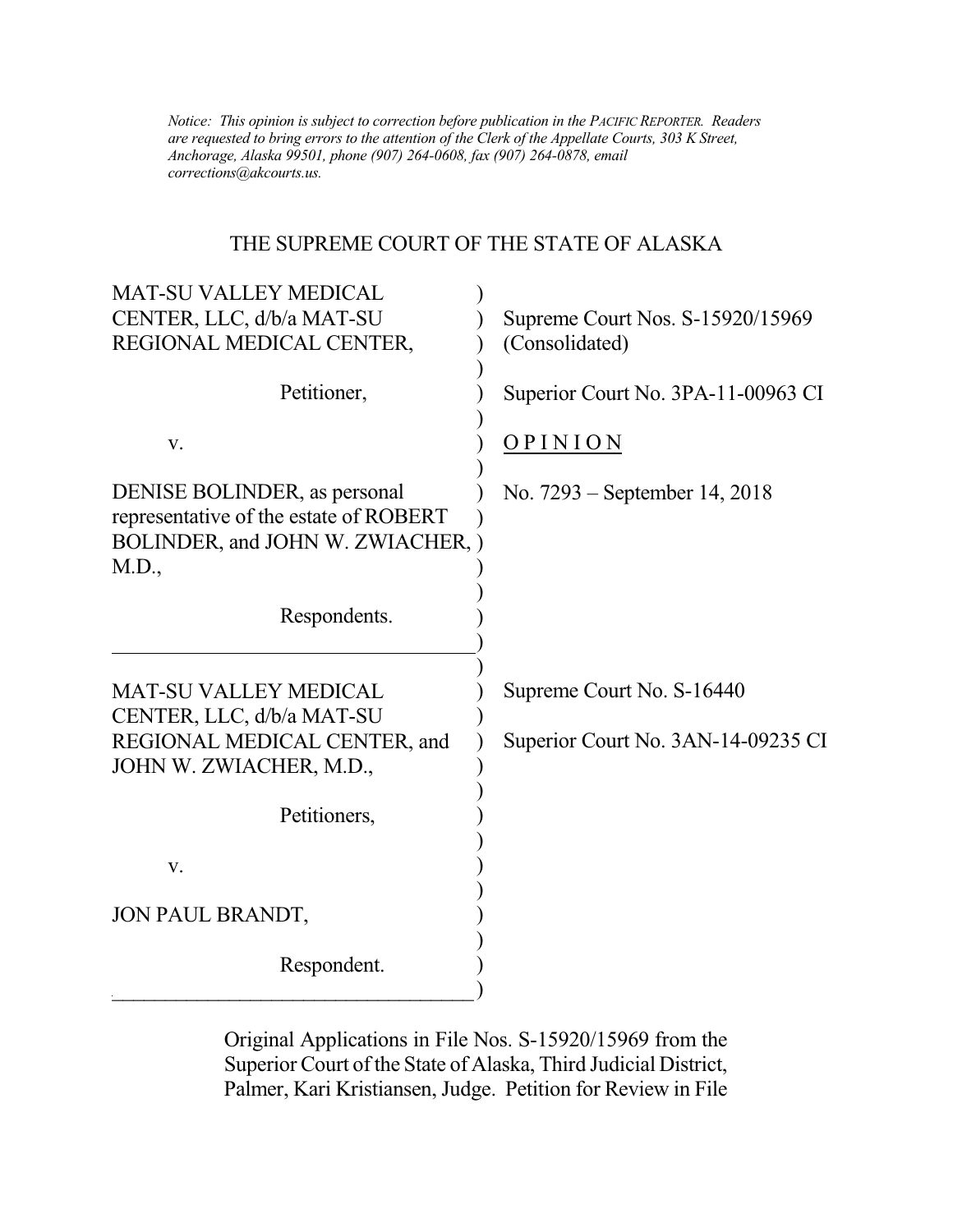No. S-16440 from the Superior Court of the State of Alaska, Third Judicial District, Anchorage, Gregory Miller, Judge.

 Appearances: Robert J. Dickson, Atkinson, Conway & Gagnon, and Roger F. Holmes, Biss & Holmes, Anchorage, for Petitioner Mat-Su Regional Medical Center. Christian N. Bataille, Flanigan & Bataille, Anchorage, for Respondents Bolinder and Brandt. Scott Leuning, Leuning & Renner, LLC, Sioux Falls, South Dakota, and Whitney L. Traeger and Howard A. Lazar, Delaney Wiles, Inc., Anchorage, for Respondent and Petitioner Dr. Zwiacher. Stephen D. Rose, Garvey Schubert Barer, Anchorage, for Amicus Curiae Alaska State Hospital and Nursing Home Association. Chester D. Gilmore, Cashion Gilmore LLC, Anchorage, for Amicus Curiae Providence Health & Services – Washington d/b/a Providence Alaska Medical Center. Margaret Simonian, Dillon & Findley, P.C., Anchorage, and William S. Cummings, Friedman Rubin, Bremerton, Washington, for Amicus Curiae Alaska Association for Justice.

 Before: Stowers, Chief Justice, Winfree, Maassen, Bolger, and Carney, Justices.

BOLGER, Justice.

## **I. INTRODUCTION**

 Alaska's medical peer review privilege statute, AS 18.23.030, protects discovery of data, information, proceedings, and records of medical peer review organizations, but it does not protect a witness's personal knowledge and observations or materials originating outside the medical peer review process. A hospital invoked the privilege in two separate actions, one involving a wrongful death suit against a physician at the hospital and the other involving both a medical malpractice claim against the same physician and a negligent credentialing claim against the hospital. In each case the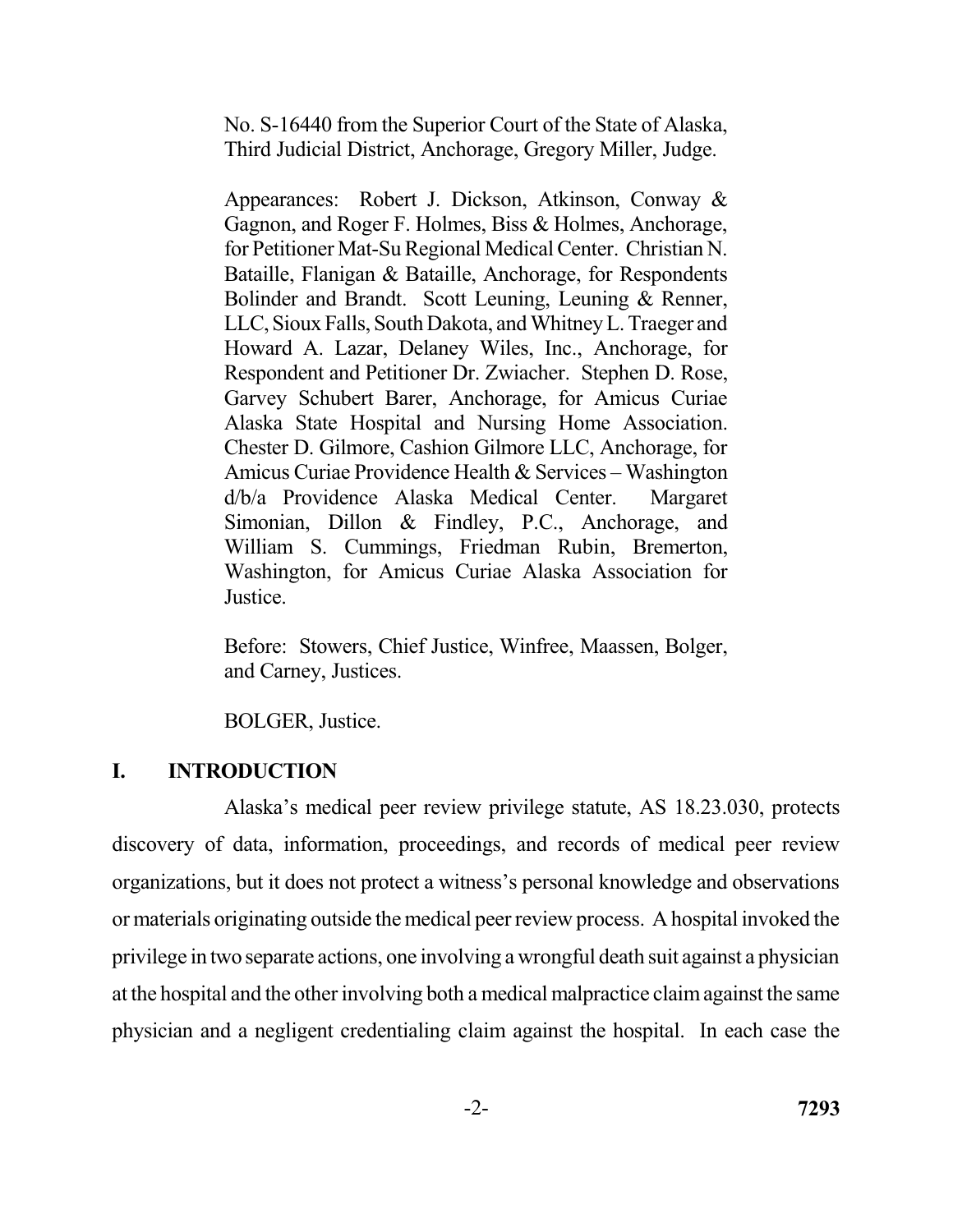superior court compelled the hospital to disclose materials related to complaints submitted about the physician and to the hospital's decision to grant the physician medical staff membership. The hospital and the doctor sought our review of the discovery orders. Because we conclude that these discovery orders compel the hospital to disclose information protected by the peer review privilege, we reverse the discovery orders in part. We further hold that the false information exception to the privilege provided in AS 18.23.030(b) applies to actions for which the submission of false information is an element of the claim and thus does not apply here.

#### **II. FACTS AND PROCEEDINGS**

We address these two interlocutory appeals in this consolidated opinion due to the similarity of the facts, legal issues, and parties. In the first case, Denise Bolinder, in her capacity as the personal representative of the estate of Robert Bolinder, filed a claim for wrongful death against Dr. John Zwiacher, alleging that Dr. Zwiacher was negligent in treating Robert Bolinder when he was a patient at Mat-Su Regional Medical Center (Mat-Su) in 2009. In the second, Jon Brandt brought a claim for medical malpractice against Dr. Zwiacher and a negligent credentialing claim against Mat-Su after Brandt allegedly suffered complications from a September 2012 surgery Dr. Zwiacher performed at Mat-Su. In each case, Mat-Su refused to respond to discovery requests for materials related to (1) Mat-Su's decisions to renew Dr. Zwiacher's medical staff membership at Mat-Su; and (2) complaints that Mat-Su had received regarding Dr. Zwiacher. Mat-Su asserted that, because all the requested materials were acquired or generated by Mat-Su's peer review committees, they were privileged under the medical peer review statute and not subject to disclosure.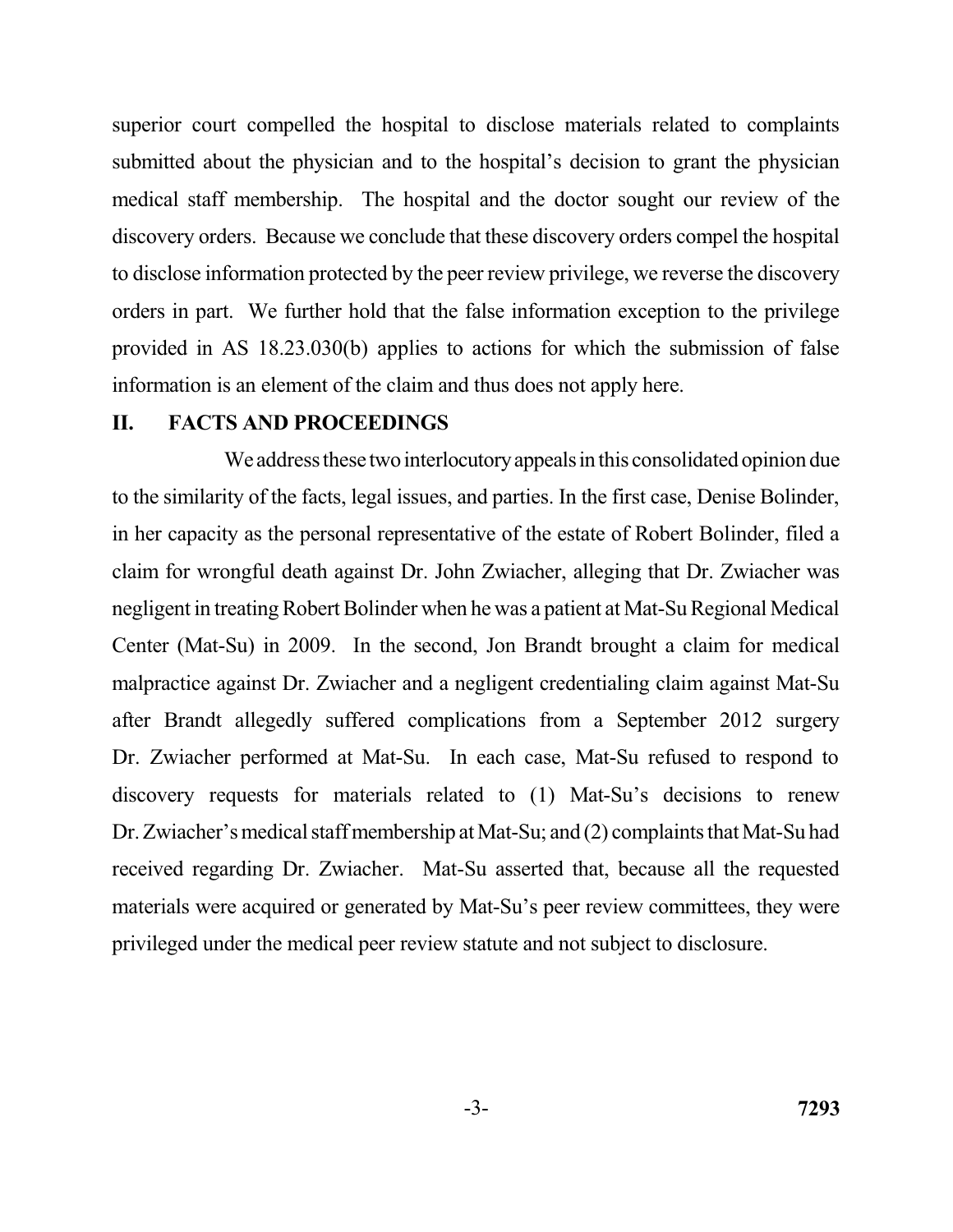## **A. The Medical Peer Review PrivilegeStatuteAnd Mat-Su's Peer Review Committees**

 Some background on medical peer review generally, and the peer review committees at Mat-Su specifically, is necessary. Medical peer review "refers to the process hospitals use to oversee medical staff to improve patient care, reduce hospital liability, and lower rates for malpractice insurance."<sup>1</sup> Generally, the purpose of affording an evidentiary privilege to peer review materials is to promote candor in peer review proceedings, with the aim of more rigorous oversight of medical care and lower malpractice premiums.<sup>2</sup> Nearly all hospitals employ peer review procedures.<sup>3</sup> And almost all 50 states have adopted laws promoting the effectiveness of peer review by: in good faith to peer review committees, and (2) creating an evidentiary privilege for certain materials related to the peer review process.**<sup>4</sup>** (1) providing immunity from liability for persons serving on or providing information

 Alaska's medical peer review privilege statute, AS 18.23.030, was enacted in 1976 as part of a broad, comprehensive bill intended to address the lack of malpractice insurance available to Alaska doctors.**<sup>5</sup>**Thestatute restricts discovery of information and

**<sup>1</sup>***Grandstaff v. State*, 171 P.3d 1176, 1193 (Alaska App. 2007).

2  $Id$ 

**<sup>3</sup>**Charles David Creech, Comment, *The Medical Review Committee Privilege: A Jurisdictional Survey*, 67 N.C. L. REV. 179, 179 (1988).

**<sup>4</sup>***Id.* at 179-180; *see also* Eric Scott Bell, Comment, *Make Way: Why Arkansas and the States Should Narrow Health Care Peer Review Privileges for the Patient Safety and Quality Improvement Act of 2005*, 62 ARK. L. REV. 745, 751-52 (2009).

**<sup>5</sup>**STATE OF ALASKA, REPORT OF THE GOVERNOR'S MEDICAL MALPRACTICE INSURANCE COMMISSION  $52-53$  (Oct. 1, 1975), (continued...)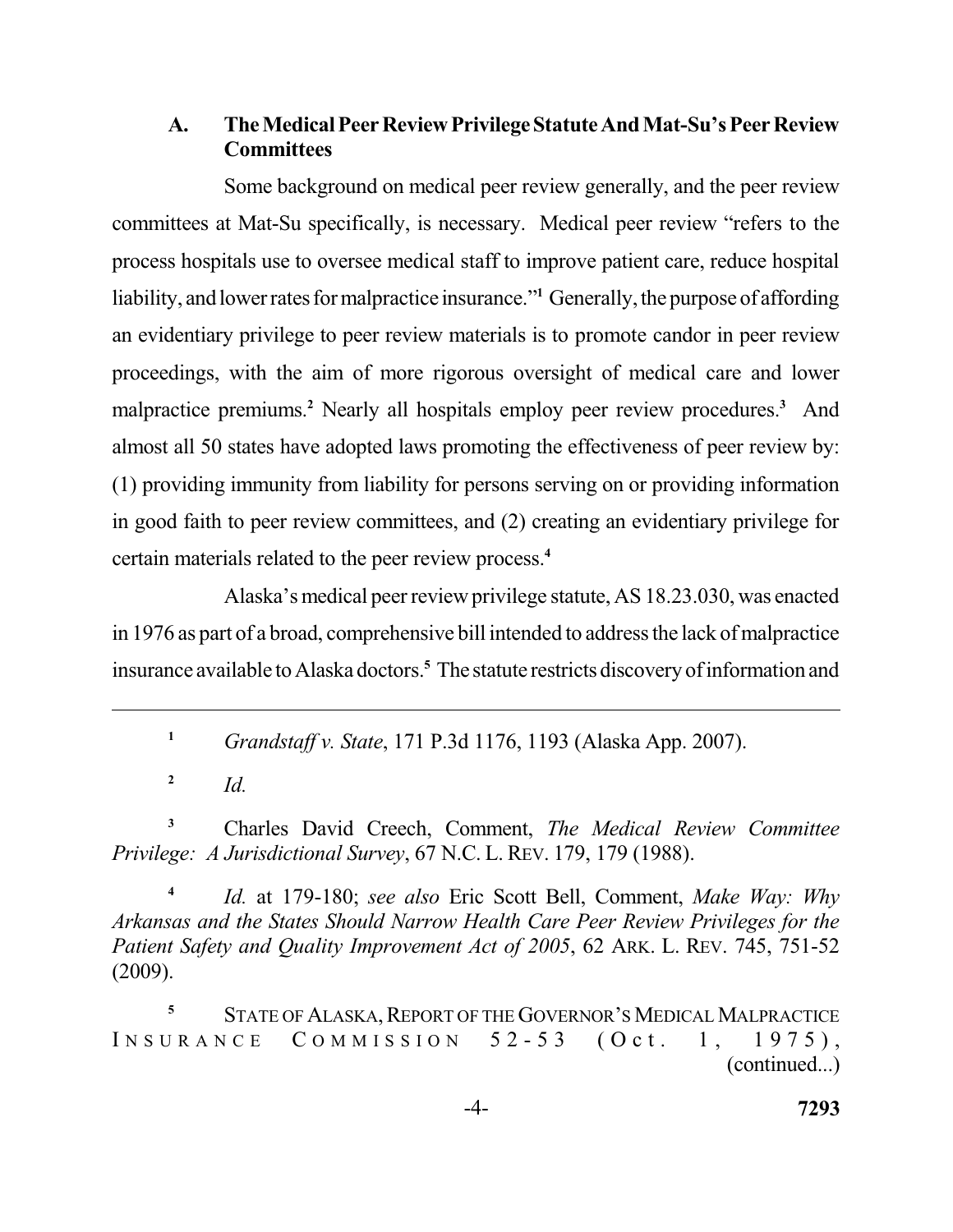data acquired by medical peer review organizations, along with the proceedings and records of those organizations. The privilege is subject to certain exceptions, including materials "otherwise available from original sources" or information within an individual's personal knowledge, and materials provided to a peer review organization that are alleged to contain knowingly false information. Disclosing privileged information is a misdemeanor.**<sup>6</sup>**

 Mat-Su has two committees that it argues are protected by the peer review privilege. The first committee is the Medical Staff Peer Review Committee (Peer Review Committee), which is charged with reviewing all care provided by Mat-Su physicians and maintaining quality patient care within Mat-Su. The Peer Review hospital accreditation. It consists of various Mat-Su personnel: the chairs of each clinical section, physicians from various specialities, a nursing representative, and an administrative representative. The second committee is the Medical Executive Committee (Executive Committee), which reviews reports and recommendations from the Peer Review Committee regarding any corrective action. The Executive Committee consists of physician representatives from each specialty group at Mat-Su. The Executive Committee makes decisions regarding both initial credentialing of health care providers and renewal of credentials, with the Board of Trustees making the final decision on any matter involving privileges or the loss thereof. Committee conducts professional practice evaluations of physicians, as is required for

**<sup>5</sup>**(...continued)

 NCE%20COMMISSION.pdf [hereinafter MALPRACTICE COMMISSION REPORT]. http://archives2.legis.state.ak.us/PublicImageServer.cgi?lib/7500360REPORT%20OF %20THE%20GOVERNOR%27S%20MEDICAL%20MALPRACTICE%20INSURA

 $\lambda$ S 18.23.040.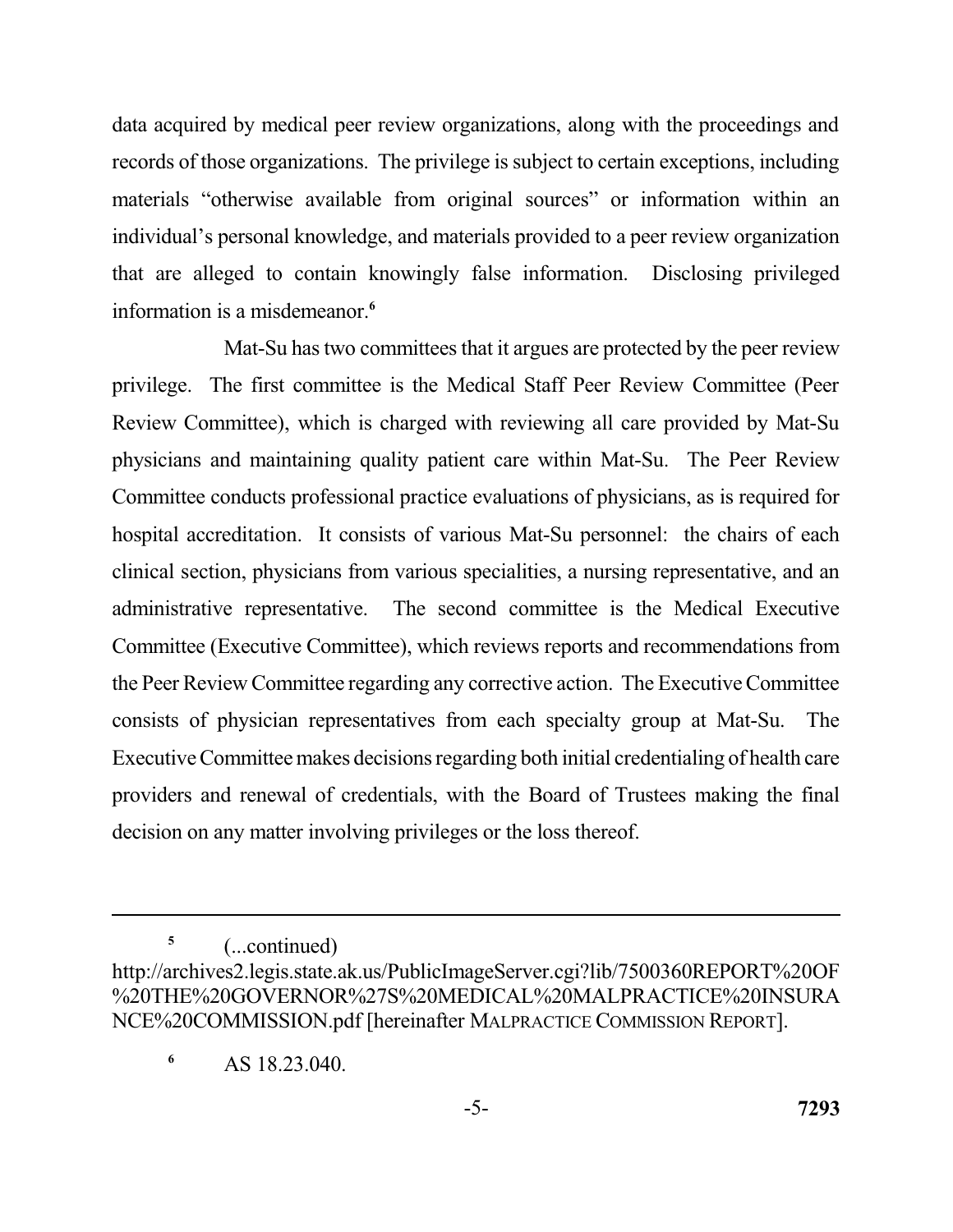#### **B. First Petition In** *Bolinder v. Zwiacher*

 In January 2009 Dr. Zwiacher performed a diagnostic surgery on Robert Bolinder to examine an unidentified mass in his lungs and collect tissue samples. Three days after the surgery, Robert began experiencing pain in his left leg, and his wife, Denise, called Dr. Zwiacher. Dr. Zwiacher asked to speak with Robert, but there is a dispute regarding what Dr. Zwiacher then said. According to Dr. Zwiacher, he told Robert to go to the emergency room. But Denise claims that Robert told her that Dr. Zwiacher said a pinched nerve likely was causing his pain and advised Robert to rest at home. Later that same day, Robert died at home. An autopsy showed that his death was caused by multiple pulmonary emboli — blood clots lodging in and blocking arteries in the lungs — that likely came from the leg in which he was experiencing pain.

 In 2011 Denise, as the personal representative of Robert's estate (the treated Robert. Dr. Zwiacher's background preceding his position at Mat-Su, when he practiced medicine in Wisconsin. This information apparently suggested that Dr. Zwiacher misrepresented his work and disciplinary history on his 2005 application for an Alaska medical license and his 2006 application for medical staff membership at Mat-Su. To confirm this indication, the Estate moved to compel Dr. Zwiacher to consent to Mat-Su (a non-party) releasing his application for medical staff membership.**<sup>7</sup>**After the superior court denied the motion in April 2012, the Estate petitioned this court for interlocutory Estate), filed a wrongful death claim against Dr. Zwiacher alleging that he negligently The Estate conducted discovery to elicit information about review.

<sup>&</sup>lt;sup>7</sup>In addition to medical staff membership, Dr. Zwiacher also applied for (and was granted) clinical privileges. To avoid confusion between his clinical privileges and the evidentiary privilege at issue here, we refer to Dr. Zwiacher's application as being only for medical staff membership.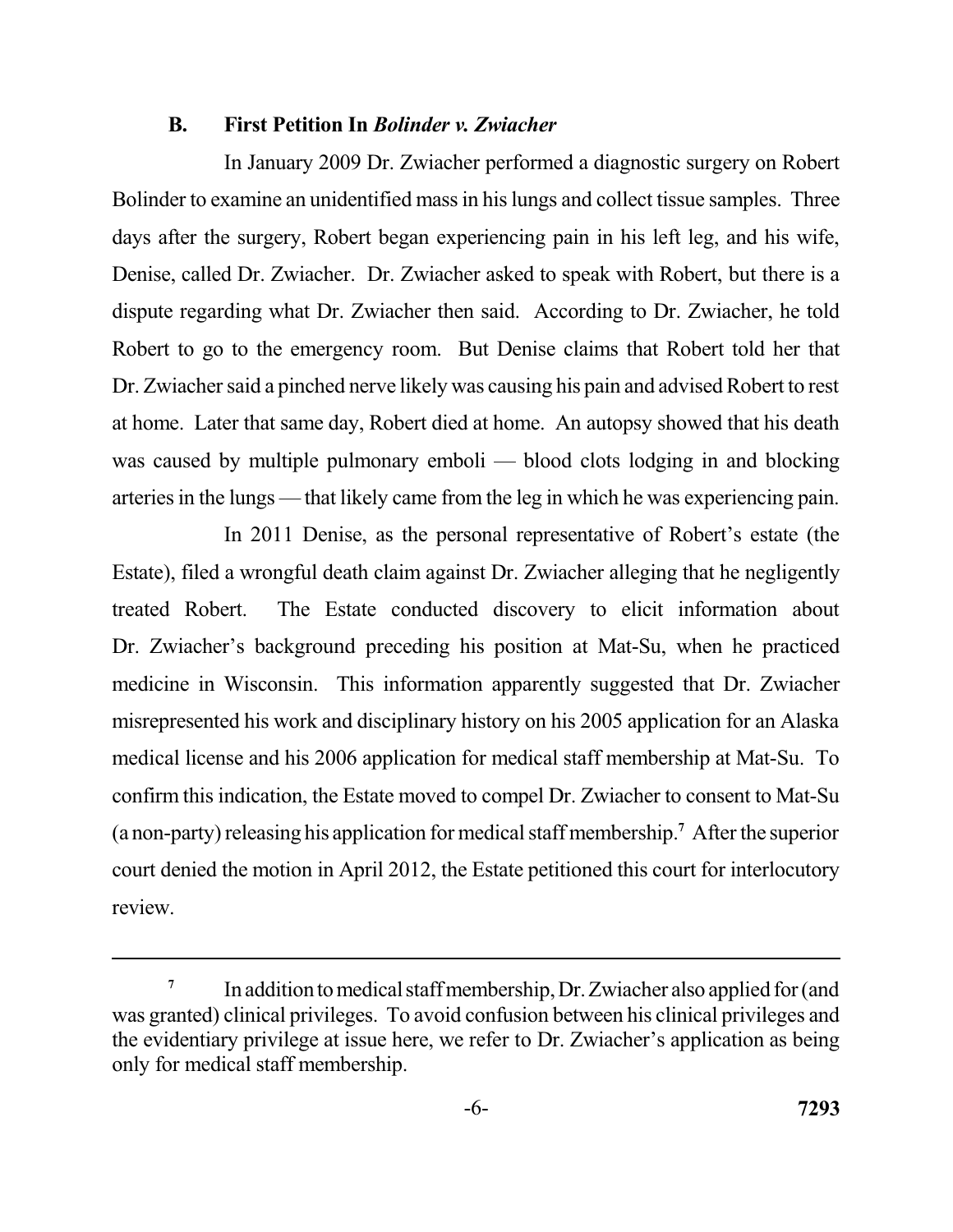In 2013 we granted the petition and reversed the denial of the motion to compel.**<sup>8</sup>**We held for the purposes of "this case" that one of the exceptions to the peer review privilege, excluding certain material alleged to contain false information,**<sup>9</sup>** applied. We concluded that the application was not privileged because the Estate had submitted evidence showing Dr. Zwiacher had lied on his application for an Alaska medical license, which suggested he also provided this false information in applying to Mat-Su.<sup>10</sup> However, "we d[id] not decide" how this exception to the privilege "should be interpreted or how it may apply in future cases" given the parties' cursory briefing and lack of argument on the scope of the exception.<sup>11</sup> We thus ordered Mat-Su to provide Dr. Zwiacher's application to the Estate.

## **C. The Estate's Discovery Requests To Mat-Su**

Following our order, Mat-Suprovided the Estate with Dr. Zwiacher's initial application for medical staff membership. Mat-Su also produced documents revealing that Dr. Zwiacher's medical staff membership at Mat-Su had been revoked in April 2014 and detailing the disciplinary steps that preceded the revocation. The Estate amended its complaint to allege that Dr. Zwiacher obtained the privileges necessary to treat Robert by lying about his work history on his application to Mat-Su.

 The Estate then made several discovery requestsofMat-Su. First the Estate requested "[a]ll documents related in any way to the evaluation and granting of [Dr. Zwiacher's] [medical staff membership] at Mat-Su Regional" and asked to depose

 $11$  *Id.* 

**<sup>8</sup>***Bolinder v. Zwiacher*, No. S-14710 (Alaska Supreme Court Order, Dec. 4, 2013) [hereinafter *Bolinder* Order].

<sup>&</sup>lt;sup>9</sup> AS 18.23.030(b).

**<sup>10</sup>***Bolinder* Order*, supra* note 8.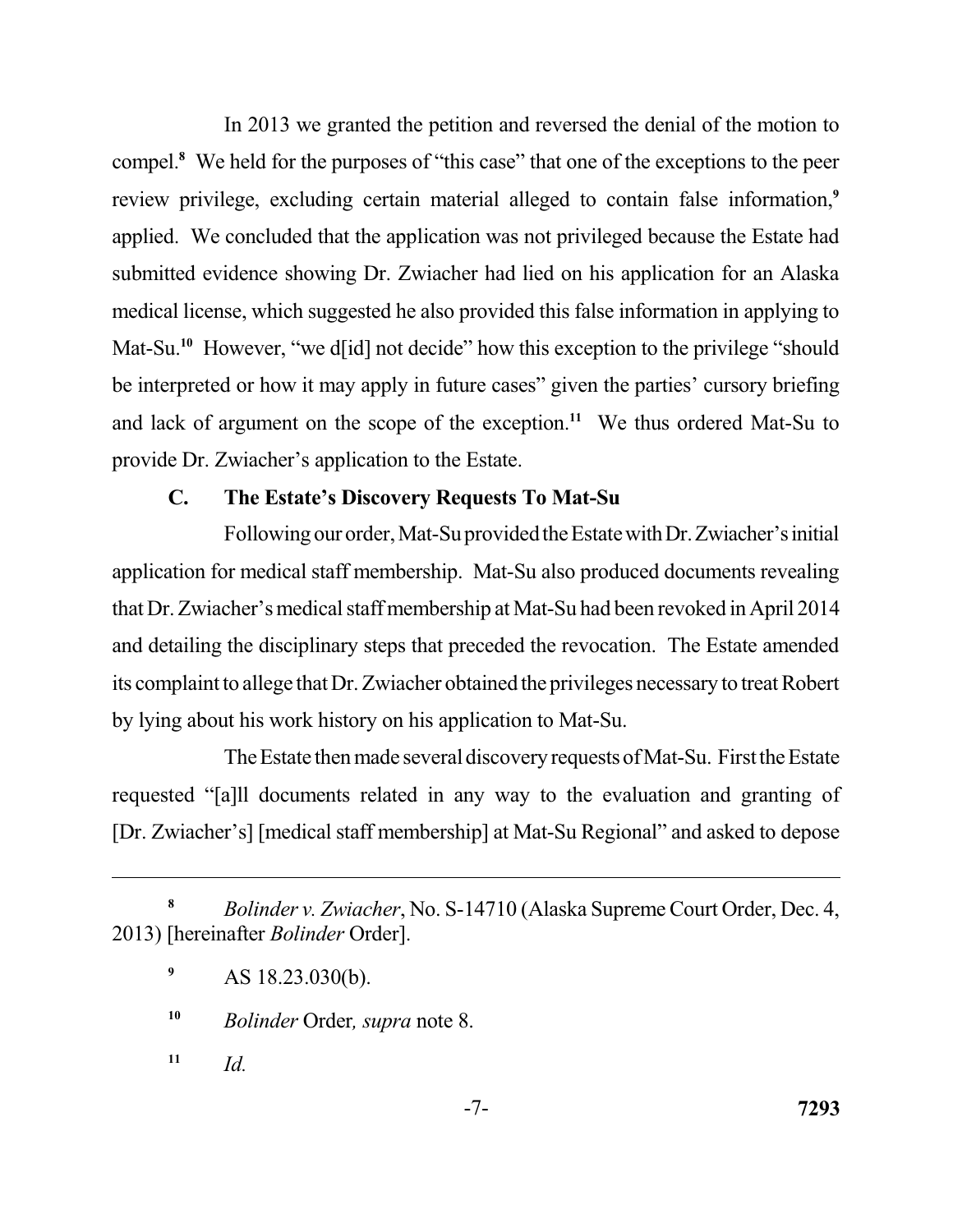people knowledgeable about Mat-Su's decision to grant him membership. Mat-Su objected, citing the peer review privilege. The Estate also sought to depose Mat-Su personnel with knowledge of the identity of individuals "likely to possess personal knowledge regarding [Dr. Zwiacher's] professional credibility, behavior, and/or conduct" including knowledge of any limitation or revocation of Dr. Zwiacher's medical review privilege to the extent the request asked for more than the designation of individuals with personal knowledge of Dr. Zwiacher's credibility. Mat-Su then designated Joan Brodie, the assistant director of quality risk management and provider services, to testify on these topics. Brodie's job duties include overseeing the credentialing process, addressing regulatory compliance issues, and participating in the peer review process. staff membership imposed by Mat-Su. Mat-Su again objected on the basis of the peer

 At the deposition Brodie provided the names of several general surgeons, anesthesiologists, and hospitalists who might have information about Dr. Zwiacher's credibility. She also advised the Estate to contact the heads of the nursing and operating room staffs to obtain information about others who had worked with him. But, citing the peer review privilege, Mat-Su objected to many of the Estate's inquiries, including those asking whether any complaints had been raised about Dr. Zwiacher and the nature of Brodie's interactions with him. Brodie explained that "every contact [she] had with [Dr. Zwiacher] was within . . . the course of what [she] do[es]"; therefore she could not answer such questions because the information was privileged.

 The Estate additionally sought to depose Drs. John Naylor and Bruce Hess. Dr. Hess served as the president of the medical staff before Dr. Naylor assumed the position. Dr. Naylor served as the president of the medical staff, chaired the Executive Committee, and worked at Mat-Su as an anesthesiologist. In early January 2015, when the deposition was taken, Dr. Naylor had served as president of the medical staff for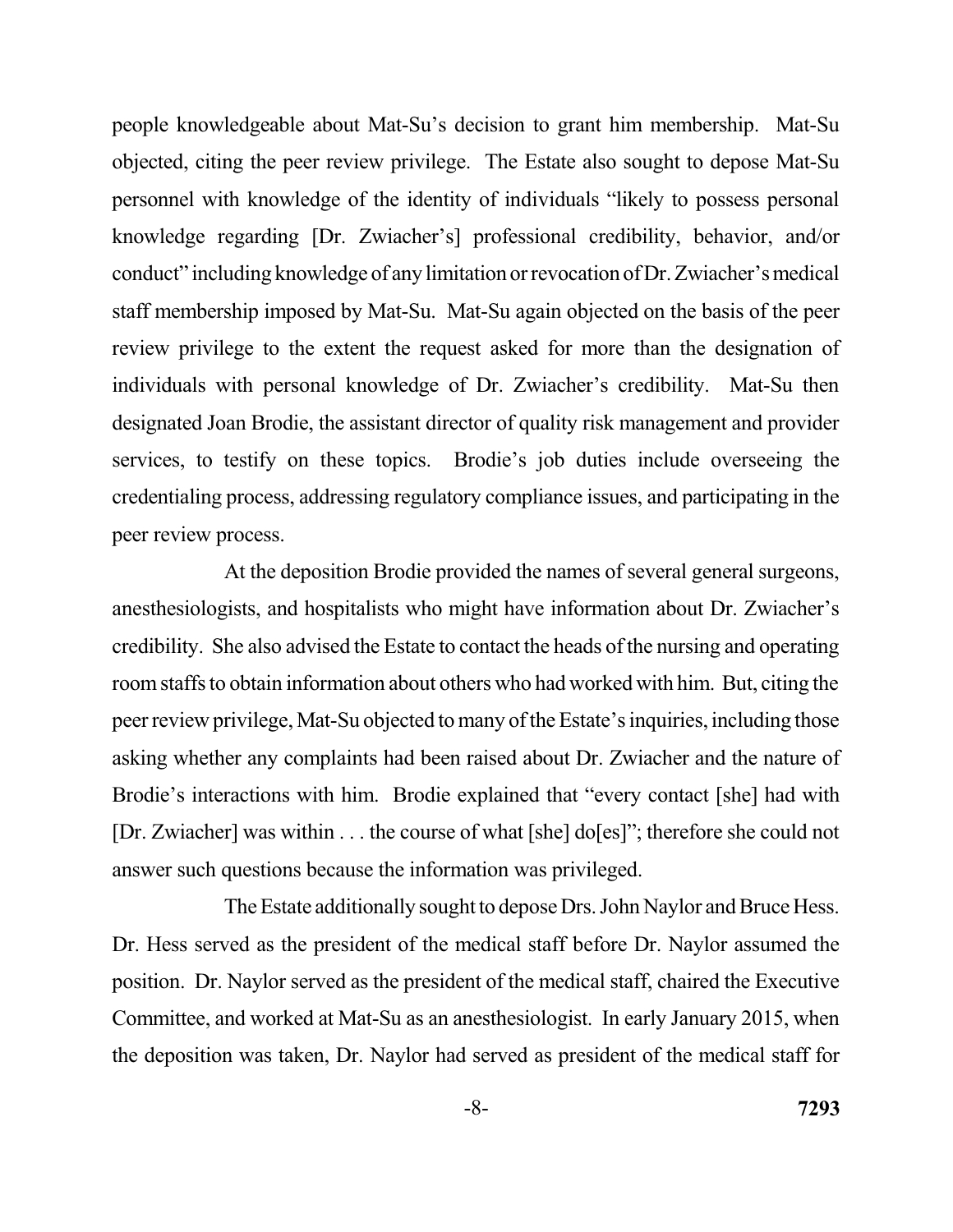about nine months. Though the Estate did ultimately depose Dr. Naylor, it did not depose Dr. Hess.

 Dr. Naylor testified that, as president of the medical staff, he serves as the chair of the Executive Committee. He had also previously served as the chair of the Peer Review Committee. Dr. Naylor explained that the peer review process is initiated by concerns and complaints from Mat-Su staff. Dr. Naylor confirmed that outside the peer review process "nothing ever happened with [him] and Dr. Zwiacher that in any way gave [him] concern or raised an issue regarding [Dr. Zwiacher's] patient care with [him] personally." And because his familiarity with Dr. Zwiacher's competency and surgical care derived from the peer review process, he could not answer questions about these topics. Mat-Su objected to questions asking Dr. Naylor to identify people with information related to concerns or complaints about Dr. Zwiacher and asking for "original sources . . . [with] information regarding Dr. Zwiacher's behavior and conduct . . . at the hospital." Dr. Naylor contended he could not divulge such information because he had acquired it through his role in the peer review process. He explained that "[a]ny complaint or issue . . . that enters the peer review or quality review system . . . falls under the [privilege's] protection" and that this applied to all complaints about Dr. Zwiacher.

 Following its unsuccessful attempts to elicit information at the depositions, the Estate filed two motions to compel disclosure fromMat-Su related to: (1) its decision to grant Dr. Zwiacher medical staff membership and (2) complaints related to Dr. Zwiacher's competency and credibility, including the identity of people possessing personal knowledge of such information.

 The superior court granted both motions in two separate discovery orders. The first discovery order, issued on April 27, 2015, granted the Estate's request to discover materials related to the decision to grant Dr. Zwiacher's application for medical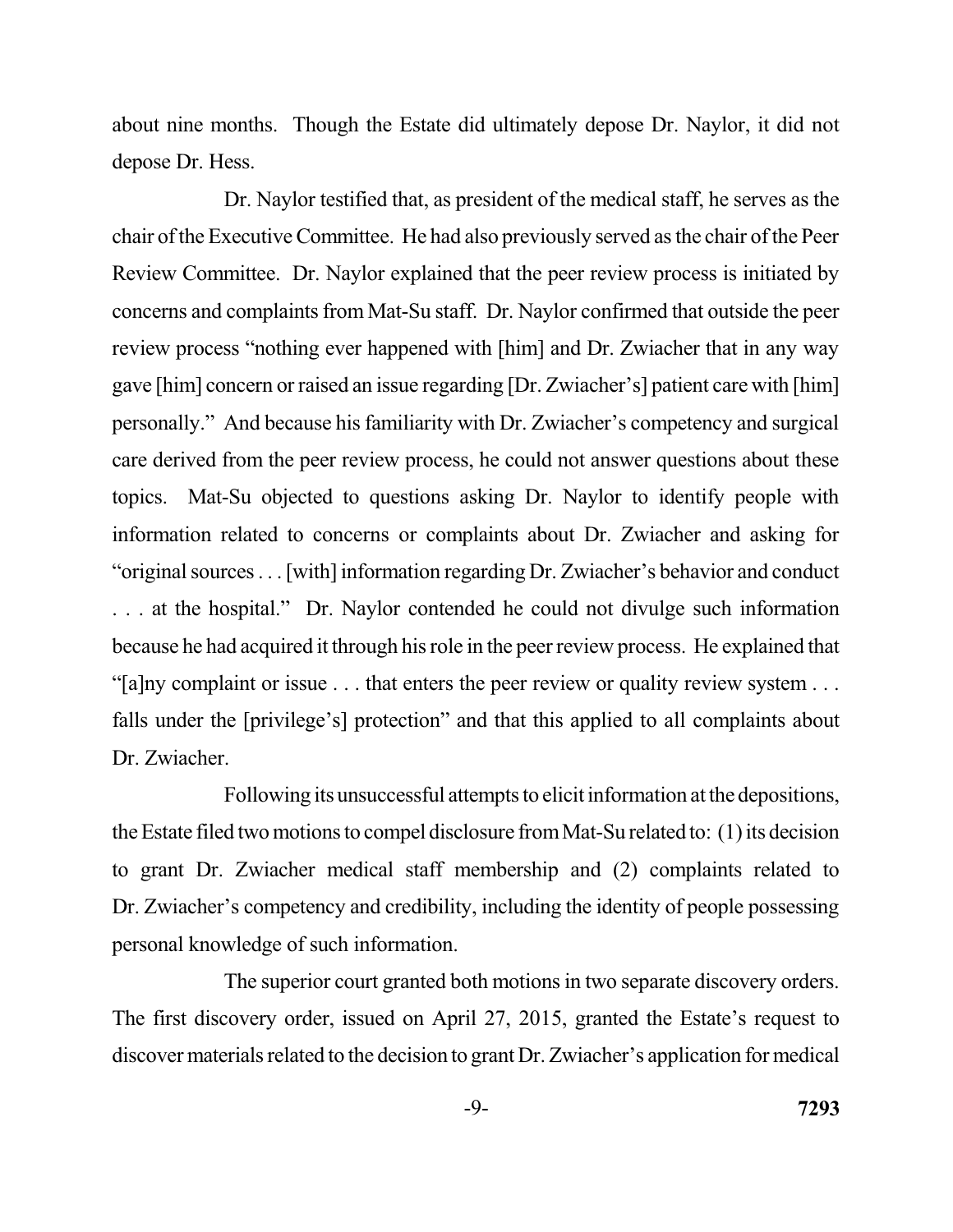staff membership. The superior court concluded that Mat-Su must disclose such materials because the Estate alleged that Dr. Zwiacher knowingly included false information in his application, and thus the materials fell within an exception to the peer review privilege. The first order further permitted the Estate to obtain *all* materials provided to a peer review committee that were alleged to contain knowingly false information, specifically:

> testimony, documents, proceedings, records, and other evidence adduced before a review organization that are otherwise inaccessible under [the peer review privilege] if [the Estate] claims that information provided to a review the information knew or had reason to know the information was false. organization was false and claims that the person providing

 The second discovery order, issued on June 10, 2015, granted the Estate's request to obtain complaints that Mat-Su had received about Dr. Zwiacher. The superior court concluded that such complaints did not fall within the peer review privilege; though they may initiate the peer review process and later become evidence in a peer review proceeding, they are not part of such a proceeding. Thus, subject to requests for in camera review, the court instructed employees and members of the medical staff at Mat-Su with "personal knowledge" of such complaints to provide this information to the Estate "without regard to whether [they] presented such information to a peer review committee." It also instructed Mat-Su and Dr. Zwiacher to "produce all documents or records . . . regarding complaints or concerns regarding Dr. Zwiacher's conduct that were not generated by or did not originate with a peer review committee."

 Mat-Su filed an original application for review of these two discovery orders, which we granted. Dr. Zwiacher and three amici curiae — Alaska Association for Justice, Alaska State Hospital and Nursing Home Association, and Providence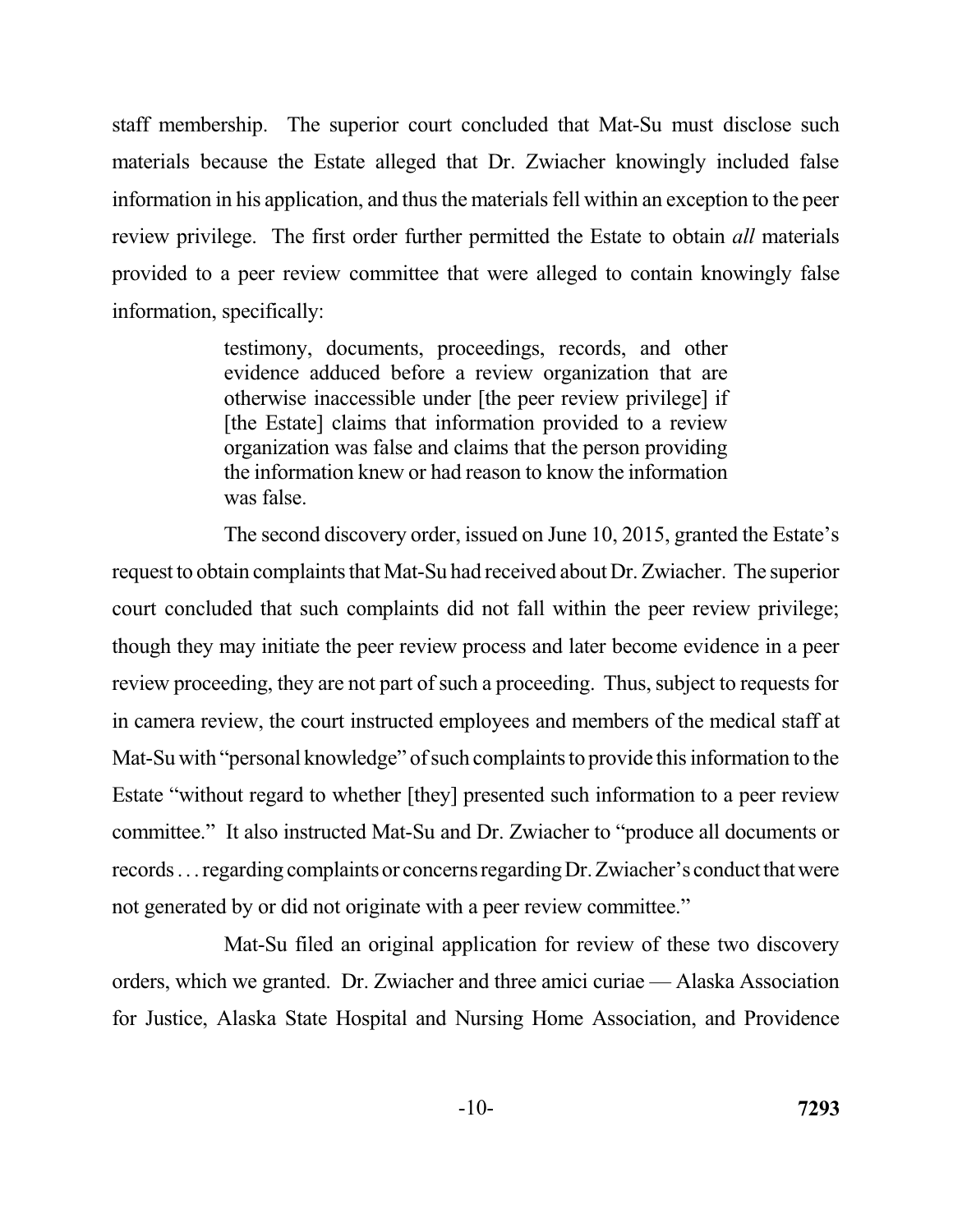Alaska Medical Center — also filed briefs.**<sup>12</sup>**While the appeal was pending, the petition for interlocutory review in *Brandt* was filed.

# **D. Petition In** *Brandt v. Zwiacher*

 Jon Brandt was also a patient of Dr. Zwiacher. Dr. Zwiacher performed a laparoscopic small bowel resection surgery on Brandt at Mat-Su in September 2012 (when Dr. Zwiacher still had medical staff membership). During recovery, Brandt complained of pain; the parties dispute how Dr. Zwiacher addressed Brandt's pain. Brandt was discharged from Mat-Su four days after surgery, which Brandt alleges was involuntary. Brandt claims that upon discharge, his pain worsened; he returned to Mat- Su approximately eight hours later. A CT scan was performed, which Brandt claims revealed that Dr. Zwiacher had perforated the left side of his colon during the surgery, resulting in leaking and an infection. According to Brandt, he has undergone seven additional surgeries to address the issues stemming from the surgery performed by Dr. Zwiacher.

 In September 2014, while discovery in *Bolinder* was still ongoing, Brandt filed suit against Dr. Zwiacher and Mat-Su. Brandt brought a medical malpractice claim against Dr. Zwiacher, alleging that Dr. Zwiacher misrepresented his skills prior to the surgery, delivered substandard medical care, created false and misleading records of Brandt's medical care following the surgery, and obtained both his medical license and his Mat-Su medical staff membership through misrepresentation and non-disclosure. Brandt also brought a negligent credentialing claim against Mat-Su based on the

<sup>&</sup>lt;sup>12</sup> Alaska Association for Justice argues that we should affirm the discovery orders; Alaska State Hospital and Nursing Home Association and Providence Alaska Medical Center argue that we should reverse.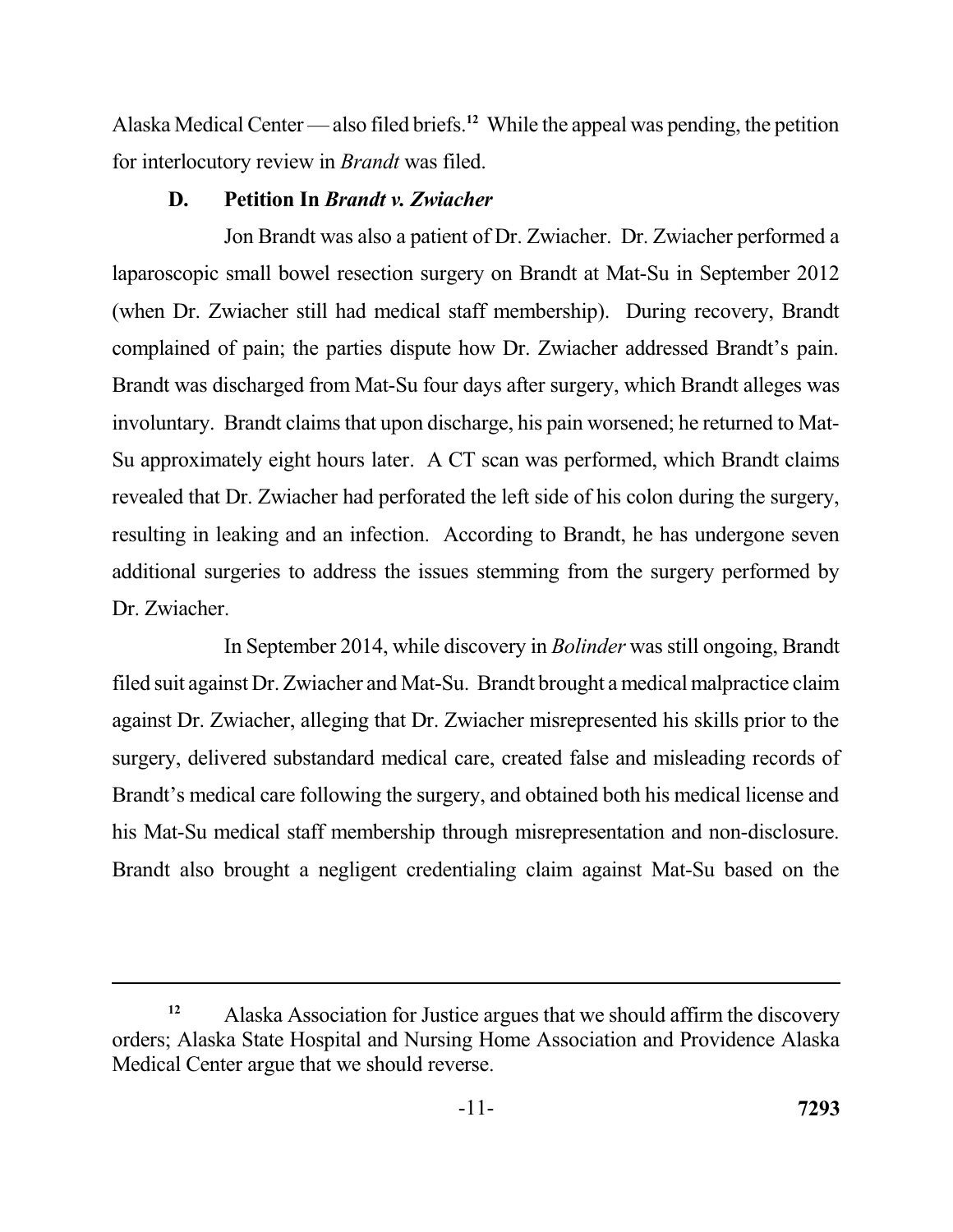hospital's decision to grant and renew Dr. Zwiacher's staff membership.<sup>13</sup> Brandt claimed that, given Dr. Zwiacher's professional troubles in Wisconsin and the litany of to act with reasonable diligence in vetting Dr. Zwiacher's initial application for medical staff membership and in subsequently renewing it. complaints regarding his conduct and standard of care while at Mat-Su, Mat-Su failed

 Discovery ensued, during which Mat-Su voluntarily disclosed, subject to a protective order, Dr. Zwiacher's entire 443-page credentials file, which contains all of the materials Mat-Su's credentials committee used in granting Dr. Zwiacher's initial appointment to the Mat-Su medical staff and all subsequent renewals. The file includes Dr. Zwiacher's initial application for medical staff membership at Mat-Su (the same application that had led to the first petition for review in *Bolinder*).**<sup>14</sup>**The credentials file also contains confidential communications regarding Dr. Zwiacher to the Executive Committee written while his initial application was pending.

 **<sup>13</sup>**A negligent credentialing claim derives from the theory of corporate negligence, under which "a hospital owes an independent duty to its patients to use reasonable care to insure that physicians granted hospital privileges are competent, and to supervise the medical treatment provided by members of its medical staff." *Fletcher v. S. Peninsula Hosp.*, 71 P.3d 833, 842 (Alaska 2003) (quoting *Jackson v. Power*, 743 P.2d 1376, 1378 n.2 (Alaska 1987)). "A corporate negligence claim requires proof that the hospital should have known that the physician would act negligently before the negligence at issue occurred." *Ward v. Lutheran Hosps. & Homes Soc'y of Am., Inc.*, 963 P.2d 1031, 1033 n.2 (Alaska 1998). Such proof generally consists of "evidence that the physician either lacked standard credentials or previously had been the subject of a malpractice suit or disciplinary proceedings." *Id.* 

<sup>&</sup>lt;sup>14</sup> Mat-Su explains on appeal that it is not conceding that the initial credentials file is not privileged, but given this court's prior order in *Bolinder* compelling disclosure of Dr. Zwiacher's initial application and "the uncertainty surrounding the extent of the protection afforded [to the file] by [the peer review privilege]," Mat-Su "felt compelled in good faith to produce the entire credentials file."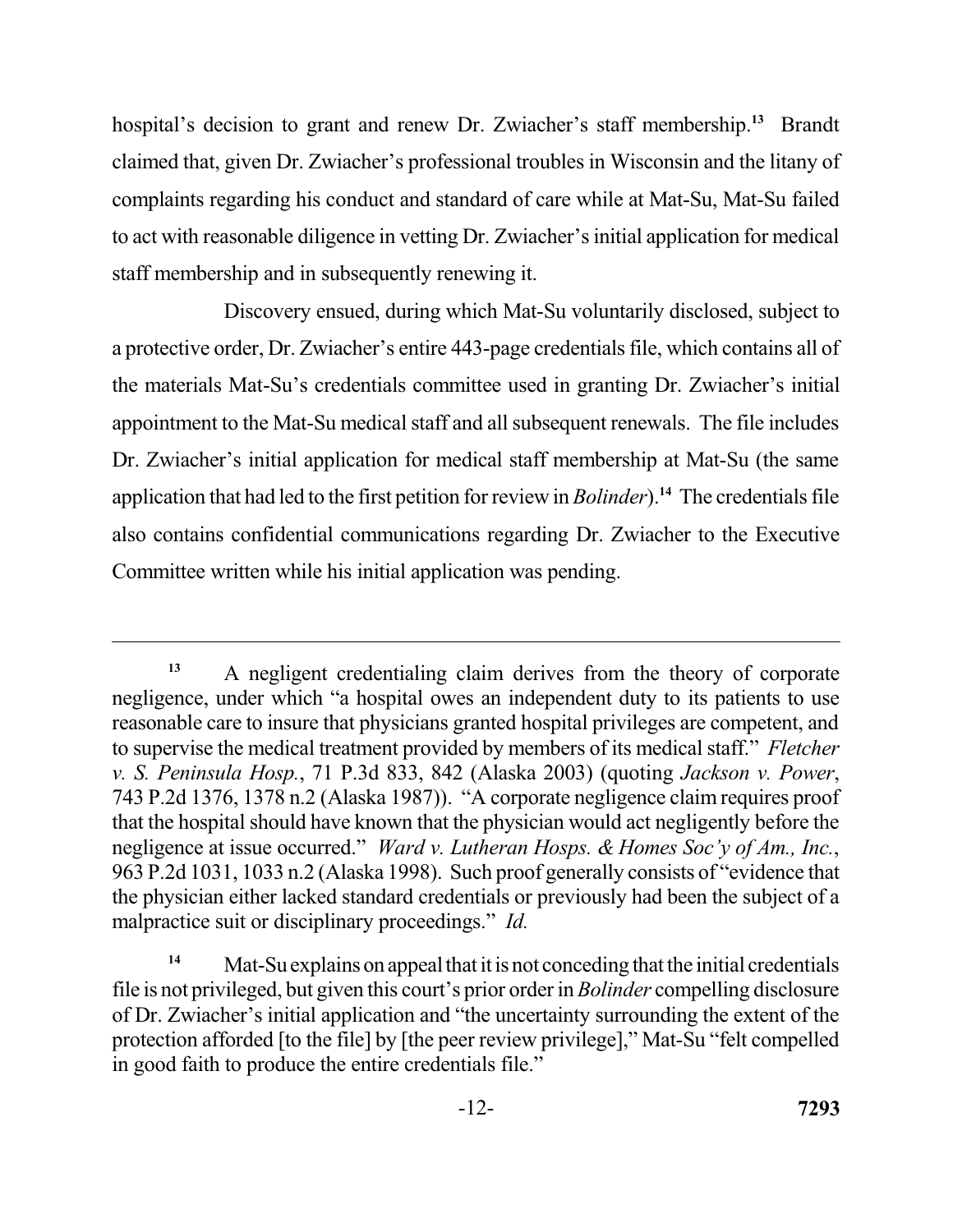However, the credentials file does not contain any concerns or complaints relayed to Mat-Su regarding Dr. Zwiacher *after* he was granted medical staff membership or regarding Mat-Su's decision to terminate Dr. Zwiacher's membership. Mat-Su explained that such materials were not part of the credentials file because the Mat-Su Medical Staff Bylaws delegated the decision to discipline or to terminate Dr. Zwiacher to the Peer Review Committee and the Executive Committee, not the credentials committee. Dr. Zwiacher's appointment to the medical staff relating to complaints and concerns about him . . . are outside the credentialing process and [are instead] reported to the . . . [Peer Review Committee and Executive Committee]." Accordingly, "[a]ll of the documents generated after

 After receiving the credentials file, Brandt sent six discovery requests to Mat-Su that formthe basis of his appeal. Like the requests in *Bolinder*, Brandt's requests can be divided into two broad groups: (1) documents related to any complaints made about Dr. Zwiacher, the identity of individuals making and reviewing the complaints, and any action taken in response; and (2) documents and statements related to Mat-Su's decisions to renew or terminate Dr. Zwiacher's medical staff membership and the identity of individuals involved in those decisions.

 Mat-Su objected to these discovery requests, asserting that each request sought information covered by the peer review privilege.**<sup>15</sup>**In March 2016 Brandt moved

<sup>&</sup>lt;sup>15</sup> Brandt quibbles with Mat-Su's purported failure to produce a privilege log in refusing to respond to the discovery requests. However, Brandt represents that Mat- Su ultimately did produce a privilege log that identified more than 1900 pages of privileged materials. This privilege log is not part of the appellate record because it was produced after the petition for review was granted. Brandt does not appear to take issue with the adequacy of the privilege log that was ultimately produced; accordingly, we do not address this issue.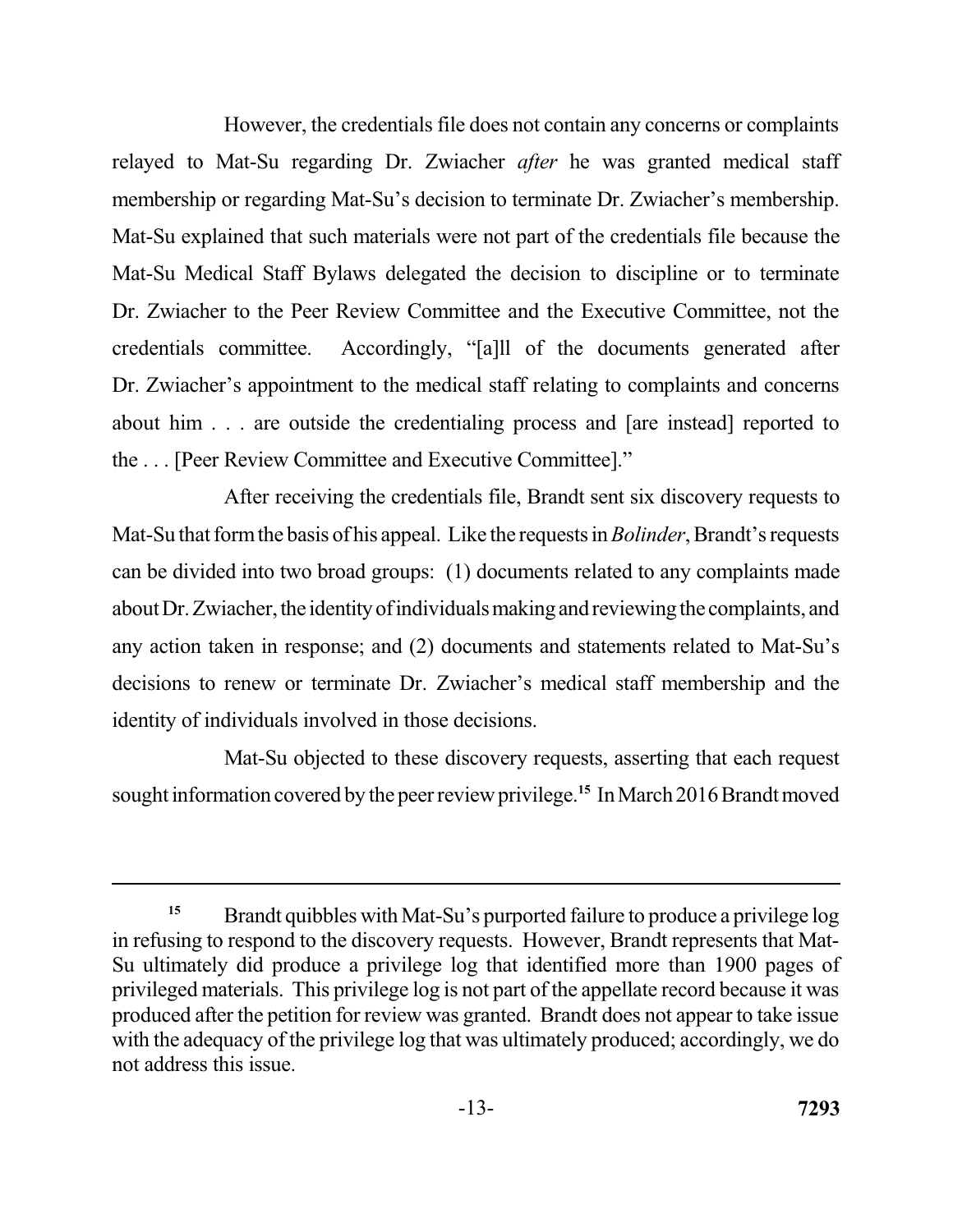to compel Mat-Su's responses to the discovery requests.**<sup>16</sup>**In its opposition, with respect to the first group of requested information, Mat-Su argued that the identities both of individuals reporting complaints about Dr. Zwiacher and of individuals considering the complaints were privileged. It explained that such complaints initiated the peer review process and were directed to peer review committee members, and they were thus part of the committee proceedings. Regarding the second group of requested information, Mat-Su conceded that it had not produced "the files and meeting minutes of the [Peer Review Committee] and the [Executive Committee], the purpose of which was to review the quality of care provided by Dr. Zwiacher at the hospital subsequent to his obtaining privileges," but argued these materials were privileged. Mat-Su explained that, other than the credentials file and this privileged material, it possessed "no other documented communication relating to Dr. Zwiacher's renewal or termination."

 In August 2016 the superior court granted Brandt's motion to compel and ordered production of all the information sought in the six production requests. The court reasoned that the names of the individuals making complaints about Dr. Zwiacher and the content of those complaints were not privileged because they were based on the personal knowledge of individuals not acting in the capacity of peer review committee members. The superior court thus concluded that Mat-Su had failed to meet its burden of establishing that the discovery requests fell within the scope of the privilege and accordingly ordered Mat-Su to produce the requested materials. The superior court's analysis appears to have considered only one group of discovery requests (relating to

<sup>&</sup>lt;sup>16</sup> In his motion to compel, Brandt argued that by voluntarily producing the credentialing file, Mat-Su had waived the protection of the peer review privilege as applied to any of its files. However, Brandt does not renew this argument on appeal (despite Mat-Su mentioning this argument in its brief ); thus we deem it forfeited and do not address it.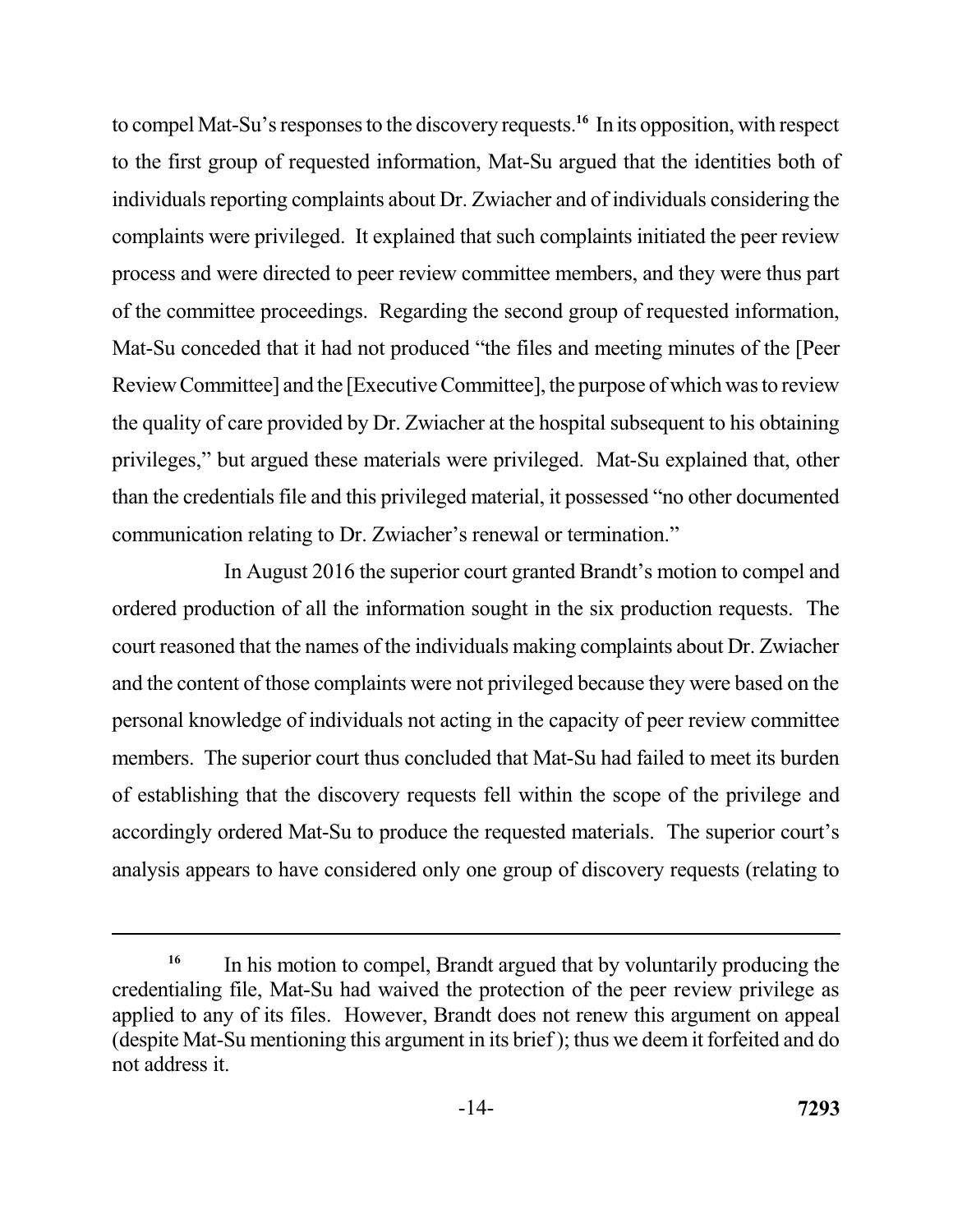complaints) and not the other (relating to Mat-Su's credentialing decisions). However, it ultimately compelled disclosure of all requested information. Mat-Su and Dr. Zwiacher jointly petitioned for interlocutory review of the superior court's order, and we granted the petition.

# **III. STANDARD OF REVIEW**

We generally review discovery rulings for abuse of discretion, "but whether a privilege applies is a question of law we review independently."<sup>17</sup> Here, the scope of the privilege is codified in a statute.<sup>18</sup> When interpreting statutes, we apply our independent judgment,**<sup>19</sup>**adopting the "rule of law that is most persuasive in light of precedent, reason, and policy."**<sup>20</sup>**

## **IV. DISCUSSION**

## A. Alaska Statute 18.23.030 Provides Robust Protections For The Medical  **Peer Review Process.**

 This case requires us to interpret the scope of the medical peer review privilege in the context of a wrongful death action and a medical malpractice claim against a surgeon, and a negligent credentialing claim against the surgeon's hospital. The privilege, codified in AS 18.23.030, contains two subsections relevant to this case. The first, subsection (a), sets out the scope of the privilege and provides a specific

**<sup>17</sup>***Peterson v. State*, 280 P.3d 559, 561 (Alaska 2012).

**<sup>19</sup>**In their *Bolinder* briefs, Mat-Su and Dr. Zwiacher contend that the scope of the peer review privilege also presents a question of fact: when the medical peer review process begins at Mat-Su. This framing impermissibly invades the legislative province by allowing a hospital to define AS 18.23.030's scope. The issue here — the scope of the peer review privilege — presents only a question of law.

**<sup>20</sup>***State v. Ketchikan Gateway Borough*, 366 P.3d 86, 90 (Alaska 2016) (quoting *Se. Alaska Conservation Council v. State*, 202 P.3d 1162, 1167 (Alaska 2009)).

**<sup>18</sup>***See* AS 18.23.030.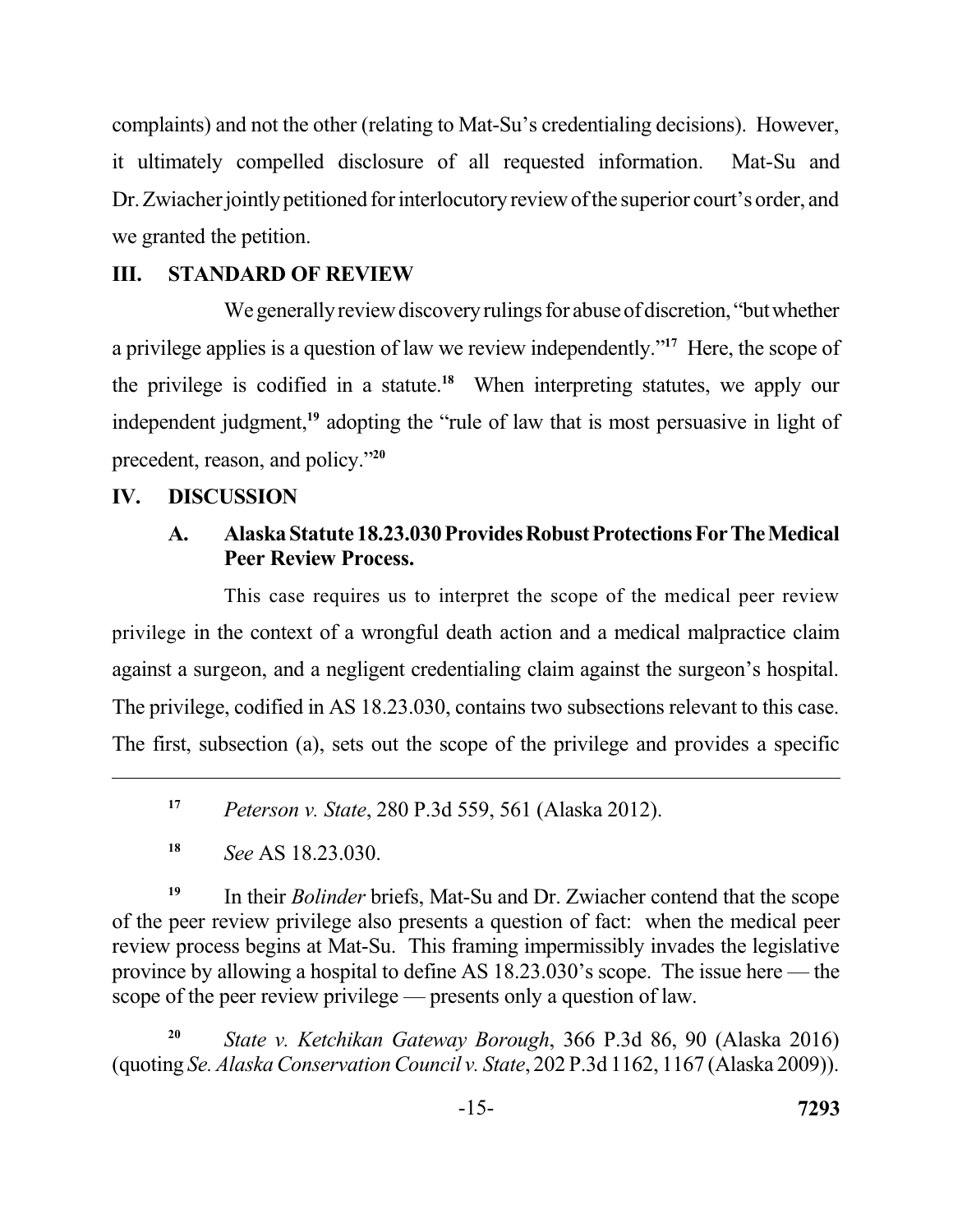limitation on it. The second, subsection (b), outlines two exceptions where the privilege does not apply. Aside from our 2013 limited order, we have never considered the scope of either subsection.**<sup>21</sup>**

 This case thus requires interpretation of the peer review statute. "Interpretation of a statute begins with its text."<sup>22</sup> In addition to the text, we also consider a statute's legislative history and purpose.**<sup>23</sup>**In construing a statute, we have adopted a sliding scale approach whereby "[t]he plainer the statutory language is, the more convincing the evidence of contrary legislative purpose or intent must be."**<sup>24</sup>** Whenever possible "we interpret each part or section of a statute with every other part or section, so as to create a harmonious whole."**<sup>25</sup>**Finally, because Alaska's "civil rules

**<sup>23</sup>***Oels v. Anchorage Police Dep't Emps. Ass'n*, 279 P.3d 589, 595 (Alaska 2012).

**<sup>24</sup>***State, Dep't of Commerce, Cmty. & Econ. Dev., Div. of Ins. v. Alyeska Pipeline Serv. Co.*, 262 P.3d 594, 597 (Alaska 2011) (quoting *Gov't Emps. Ins. Co. v. Graham-Gonzalez*, 107 P.3d 279, 284 (Alaska 2005)).

**<sup>25</sup>***McDonnell v. State Farm Mut. Auto. Ins. Co.*, 299 P.3d 715, 721 (Alaska 2013) (quoting *State, Dep't of Commerce, Cmty., & Econ. Dev., Div. of Ins. v. Progressive Cas. Ins. Co.*, 165 P.3d 624, 629 (Alaska 2007)).

<sup>&</sup>lt;sup>21</sup> The court of appeals considered whether AS 18.23.030 applied in criminal cases in *Grandstaff v. State*, 171 P.3d 1176, 1190-97 (Alaska App. 2007). The court of appeals concluded that the privilege applied only in civil cases based on the statute's plain language and legislative history. *Id.* at 1194. This appeal does not directly implicate the decision in *Grandstaff*.

 **<sup>22</sup>***City of Kenai v. Friends of The Recreation Ctr., Inc.*, 129 P.3d 452, 458-59 (Alaska 2006).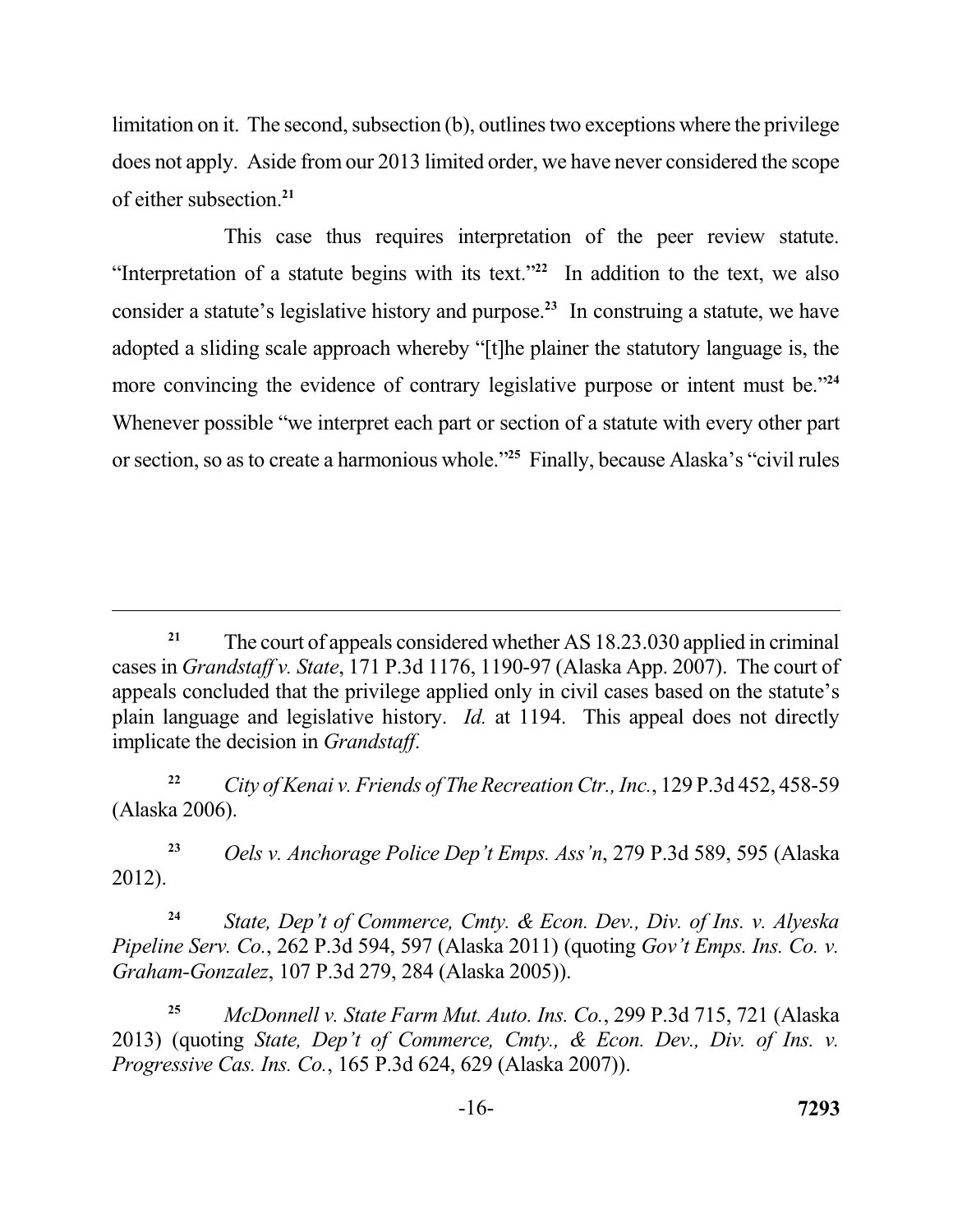favor a system of liberal pretrial discovery,"**<sup>26</sup>**we generally construe an evidentiary privilege narrowly.**<sup>27</sup>**

 Subsection (a) outlines the scope of the peer review privilege in three sentences. The first sentence protects from discovery "all data and information acquired by a review organization in the exercise of its duties and functions.<sup>"28</sup> This sentence appears to include a review organization's investigative process. Such information might include statements made by a doctor under investigation, statements made by other medical staff during an investigation,**<sup>29</sup>**and information acquired to assess a physician's fitness to practice.<sup>30</sup> The second sentence applies to a different step of the review process; it protects what transpired at a meeting of a review organization:

 **<sup>26</sup>***Noffke v. Perez*, 178 P.3d 1141, 1150 (Alaska 2008) (quoting *Jones v. Jennings*, 788 P.2d 732, 735 (Alaska 1990)).

 **<sup>27</sup>***Langdon v. Champion*, 752 P.2d 999, 1004 (Alaska 1988) ("Given our commitment to liberal pre-trial discovery, . . . the scope of the attorney-client privilege should be strictly construed . . . ." (quoting *United Servs. Auto. Ass'n v. Werley*, 526 P.2d 28, 31 (Alaska 1974))); *Am. Nat'l Watermattress Corp. v. Manville*, 642 P.2d 1330, 1333-34 (Alaska 1982) (same); *see also United States v. Nixon*, 418 U.S. 683, 713 (1974) ("The generalized assertion of a privilege must yield to the demonstrated, specific need for evidence in a pending . . . trial.")*; Gwich'in Steering Comm. v. State, Office of the Governor*, 10 P.3d 572, 578-79 (Alaska 2000) (noting that this court "narrowly construe[s]" the deliberate process privilege, an exception to the Public Records Act);  *Russell v. Municipality of Anchorage*, 706 P.2d 687, 693 (Alaska App. 1985) ("Privileges in litigation are not favored and should be narrowly construed.").

**<sup>28</sup>**AS 18.23.030(a).

**<sup>29</sup>***See Grandstaff v. State*, 171 P.3d 1176, 1193 (Alaska App. 2007).

**<sup>30</sup>***Cf. John C. Lincoln Hosp. & Health Ctr. v. Superior Court*, 768 P.2d 188, 190 (Ariz. App. 1989) (concluding application for staff privileges and "investigations into [physician's] background, work, and experience before his association" with hospital were privileged under Arizona peer review statute).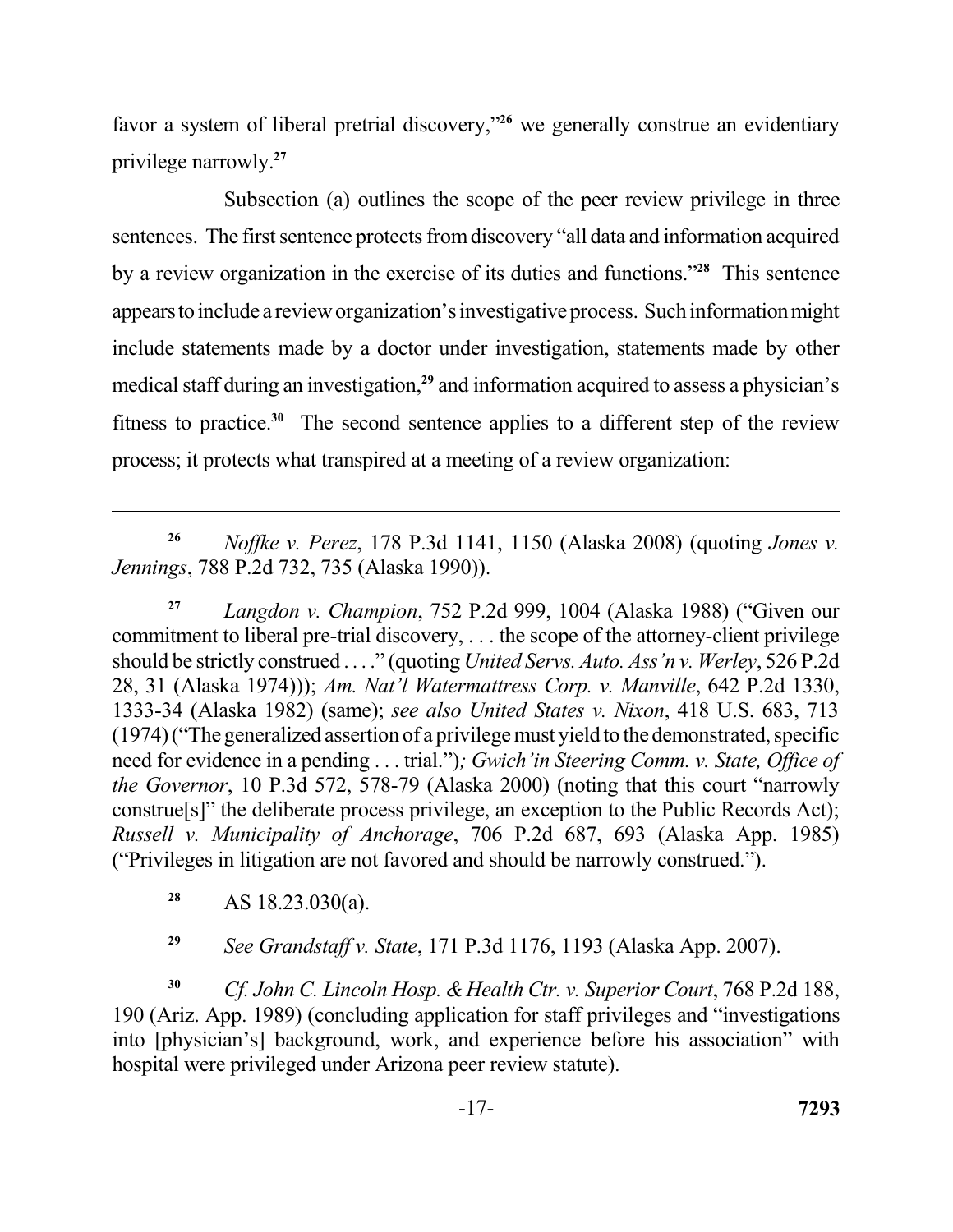[A] [member of a review organization] may not disclose what transpired at a meeting of a review organization except to the extent necessary to carry out the purposes of a review organization, and the proceedings and records of a review organization are not subject to discovery or introduction into evidence in a civil action against a health care provider arising out of the matter that is the subject of consideration by the review organization.[**31**]

 The final sentence of AS 18.23.030(a) limits the scope of the privilege defined in the first two sentences; the privilege does not extend to "original sources" or to "matters within [a] person's knowledge" even if the person served on a review organization or testified during a proceeding:

> *Information, documents, orrecords otherwiseavailable* from original sources *are not immune from discovery* or use in a civil action *merely because they were presented during proceedings of a review organization*, nor may a person who testified before a review organization or who is a member of it be prevented from testifying as to *matters within the person's knowledge*, but a witness may not be asked about the witness's testimony before a review organization or opinions formed by the witness as a result of its hearings, except as provided in (b) of this section.[**32**]

 Subsection (a) thus sets out three conditions that a piece of evidence must satisfy for the privilege to apply. First, the peer review committee from which the evidence is sought must be a "review organization." The parties in both cases appear to concede that the Peer Review Committee and the Executive Committee both fall within

**<sup>32</sup>***Id.* (emphases added).

**<sup>31</sup>**AS 18.23.030(a).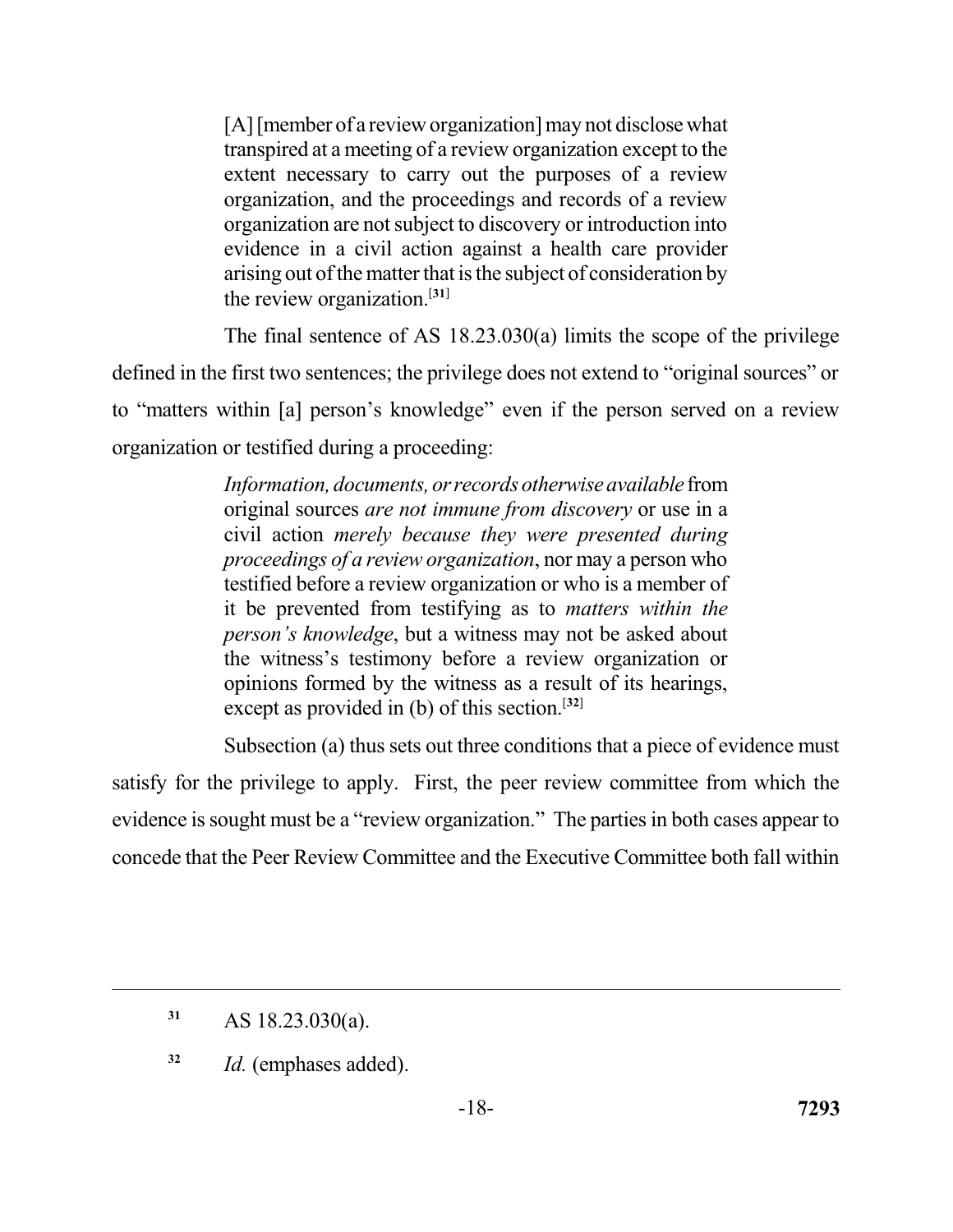the statutory definition of "review organization."**<sup>33</sup>** Dr. Naylor's deposition testimony regarding the Executive Committee's role supports this concession, as do the descriptions of the roles of the Peer Review Committee and Executive Committee in the Mat-Su Medical Staff Bylaws. Second, the evidence must fall into at least one of the two protected categories of information: (1) "data and information acquired by a review organization in the exercise of its duties and functions," or (2) "what transpired at a meeting of a review organization [and] . . . the proceedings and records of a review organization" *if* this category of information is sought "in a civil action against a healthcare provider arising out of the matter that is subject of consideration by the review organization."**<sup>34</sup>**Third, the evidence must not be "otherwise available from original sources" or within an individual's personal knowledge.

 **<sup>33</sup>**Alaska Statute 18.23.070(5)(A) defines "review organization," in relevant part, as "a hospital governing body or a committee whose membership is limited to health care providers and administrative staff... and that is established by a hospital... to gather and review information relating to the care and treatment of patients" for certain enumerated purposes, such as improving the quality of healthcare provided, reducing mortality, resolving disputes between patients and insurers, or acting on the recommendation of a credential review committee.

<sup>&</sup>lt;sup>34</sup> The protection for the first category of information is unqualified; it applies in all cases. In contrast, the second category of information is protected only in certain cases: "civil actions against health care providers arising out of the matter that is the subject of consideration by the review organization." AS 18.23.030(a). Brandt's and the Estate's suits certainly qualify as a civil action against a healthcare provider; but it is not clear that either action "aris[es] out of" the matter that the review organization considered. The parties did not address this issue in their briefing, and we do not address it here because we conclude that all the material addressed in the discovery orders is protected under the first category. To the extent the superior court on remand considers whether material is protected under the second category of information, it must address whether the action arises out of the matter under consideration by the review organization. organization. -19- **<sup>7293</sup>**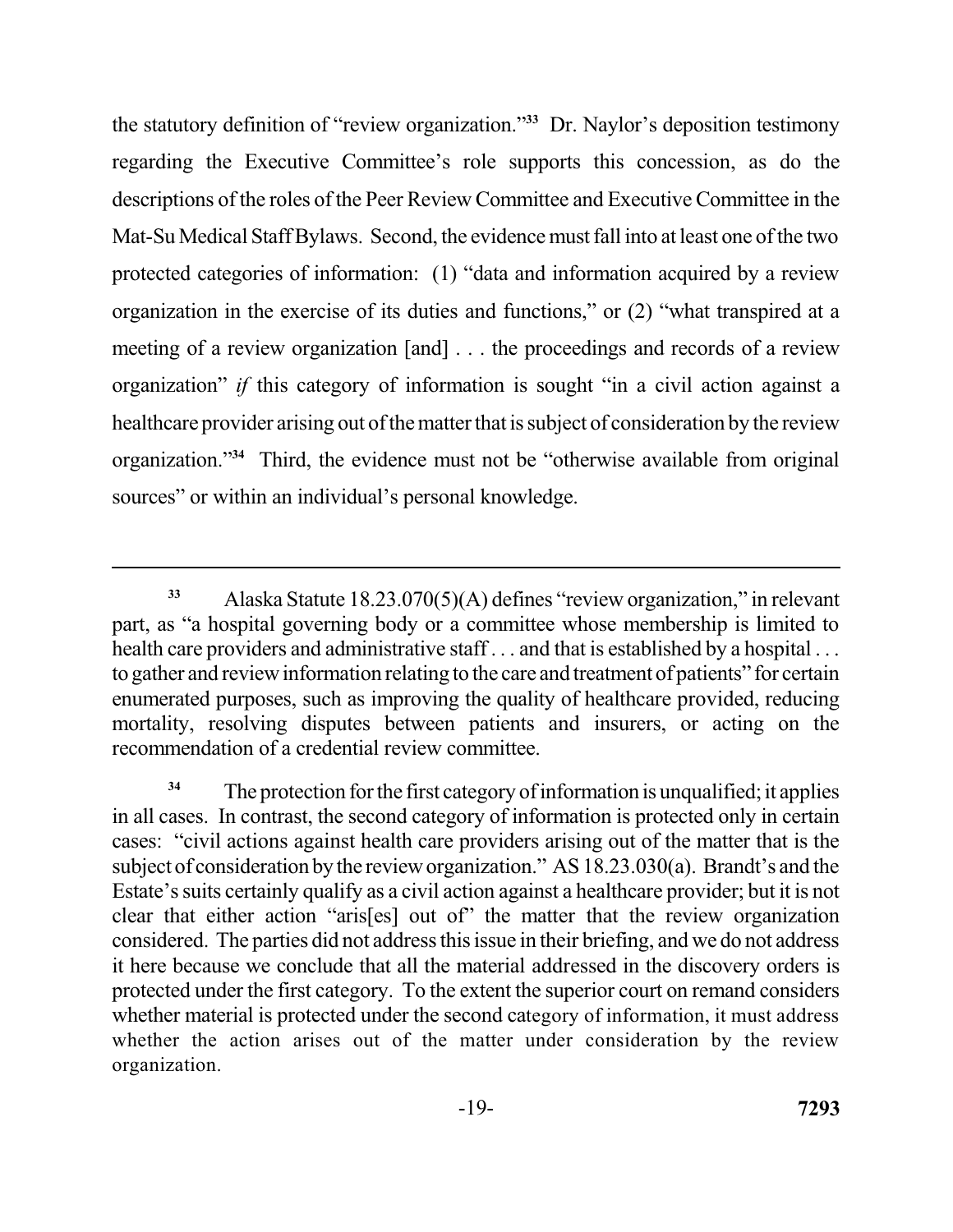We first consider whether the privilege established in subsection (a) protects any of the materials compelled disclosed by the discovery orders at issue. We then consider whether either exception to the privilege outlined in subsection (b) applies.

## **B.** Materials Related To Complaints About A Physician Held In The Files  **OfAReviewOrganizationArePrivilegedUnderAS18.23.030(a) Even If Those Materials Originate From Outside Sources.**

 Both the Estate and Brandt seek information that Mat-Su possesses regarding complaints about Dr. Zwiacher, including the identities of individuals with personal knowledge of such complaints. The superior court in each case compelled Mat- Su to disclose this information. In *Bolinder* the superior court instructed Mat-Su employees and medical staff members with "personal knowledge" of such complaints to provide this information to the Estate "without regard to whether [they] presented such "produce all documents or records sought by the [Estate] regarding complaints or concerns regarding Dr. Zwiacher's conduct that were not generated by or did not originate with a peer review committee." In doing so the court effectively required Dr. Naylor to disclose complaints about Dr. Zwiacher that he had received from others in his capacity as the Executive Committee president, which counsel for the Estate had tried to elicit unsuccessfully during Dr. Naylor's deposition. Similarly in *Brandt*, the superior court ordered Mat-Su to produce materials relating to complaints regarding reviewing the complaints, and any action taken in response. In each case the superior court reasoned that materials regarding such complaints fell outside the privilege because, though they may initiate the peer review process and later become evidence in information to a peer review committee." It also ordered Mat-Su and Dr. Zwiacher to Dr. Zwiacher's competency and credibility, the identity of the individuals making and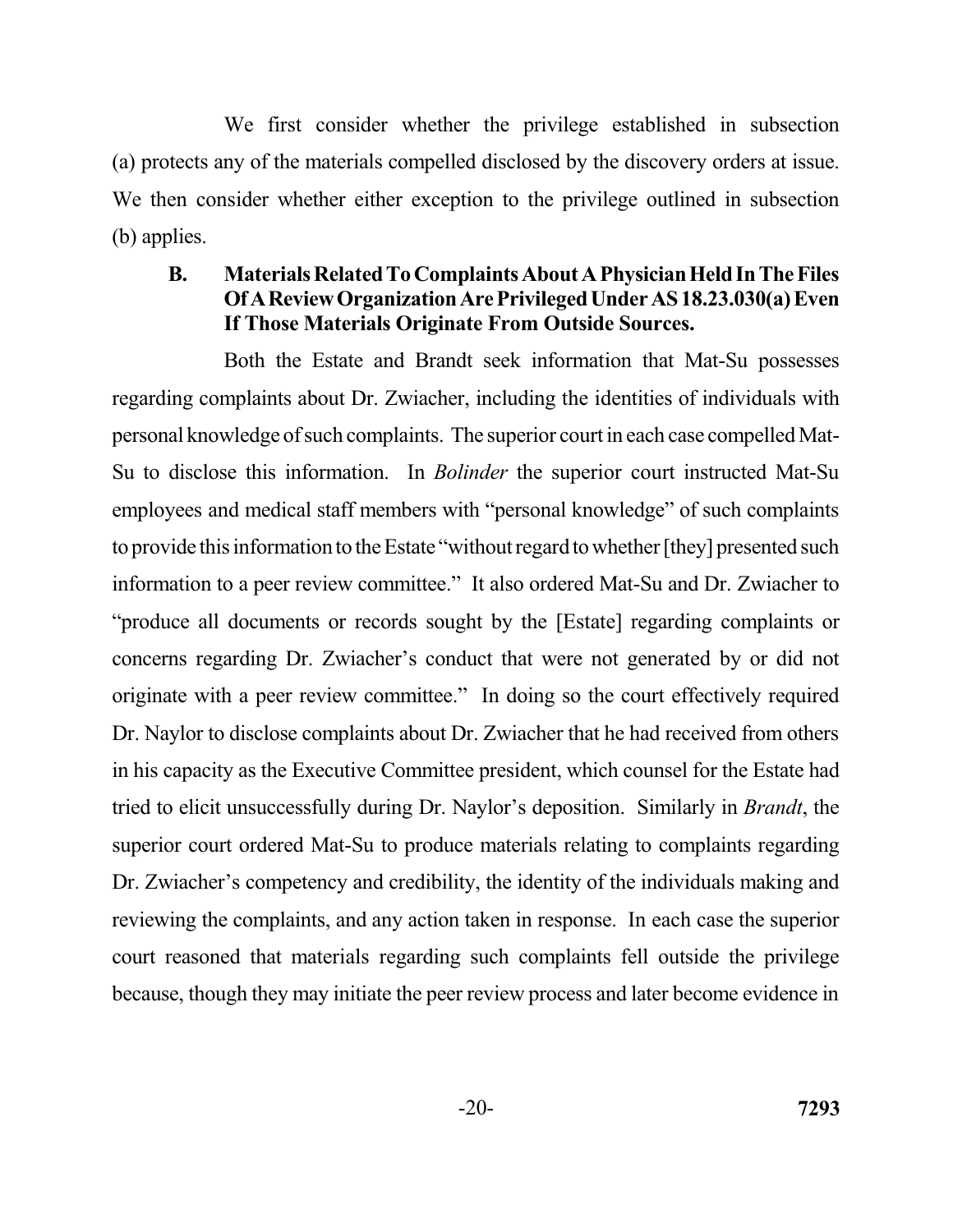a peer review proceeding, they are based on observations occurring in the normal course of rendering medical care and preceding the commencement of peer review.

 Exercising our independent judgment, we conclude that the plain language of AS 18.23.030(a) supports a broader construction of the privilege that protects complaint-related materials contained in peer review committee files, even if those materials were not generated by the peer review committee but rather originated outside the peer review process. In reaching this conclusion we are mindful that an evidentiary privilege should be construed narrowly, but we conclude that the text of AS 18.23.030(a) does not support a narrower interpretation of the peer review privilege than that which we reach here.

 Complaint-related materials contained in peer review committee files, the identities of the individuals reporting and reviewing the complaints, and any internal action taken in response satisfy the requirements for the privilege to apply. First, these materials are "acquired by a review organization in the exercise of its duties and functions."<sup>35</sup> Black's Law Dictionary defines "acquire" as "[t]o gain possession or control of; to get or obtain."<sup>36</sup> The use of this broad term implies that *all* information contained in peer review committee files is privileged, even if it was not generated by the committee but rather originated from an outside source. And Mat-Su has represented that all of the responsive materials in its possession were initially reported to either the Executive Committee or the Peer Review Committee. Accordingly, all of these materials were acquired by a peer review committee.

 **<sup>35</sup>**Mat-Su also argues that the identities of individuals raising concerns or complaints are privileged because Mat-Su Medical Staff Bylaws guarantee such individuals confidentiality. However this guarantee of confidentiality cannot supplant the scope of the peer review privilege set out in the statute.

 **<sup>36</sup>***Acquire*, BLACK'S LAW DICTIONARY (10th ed. 2014).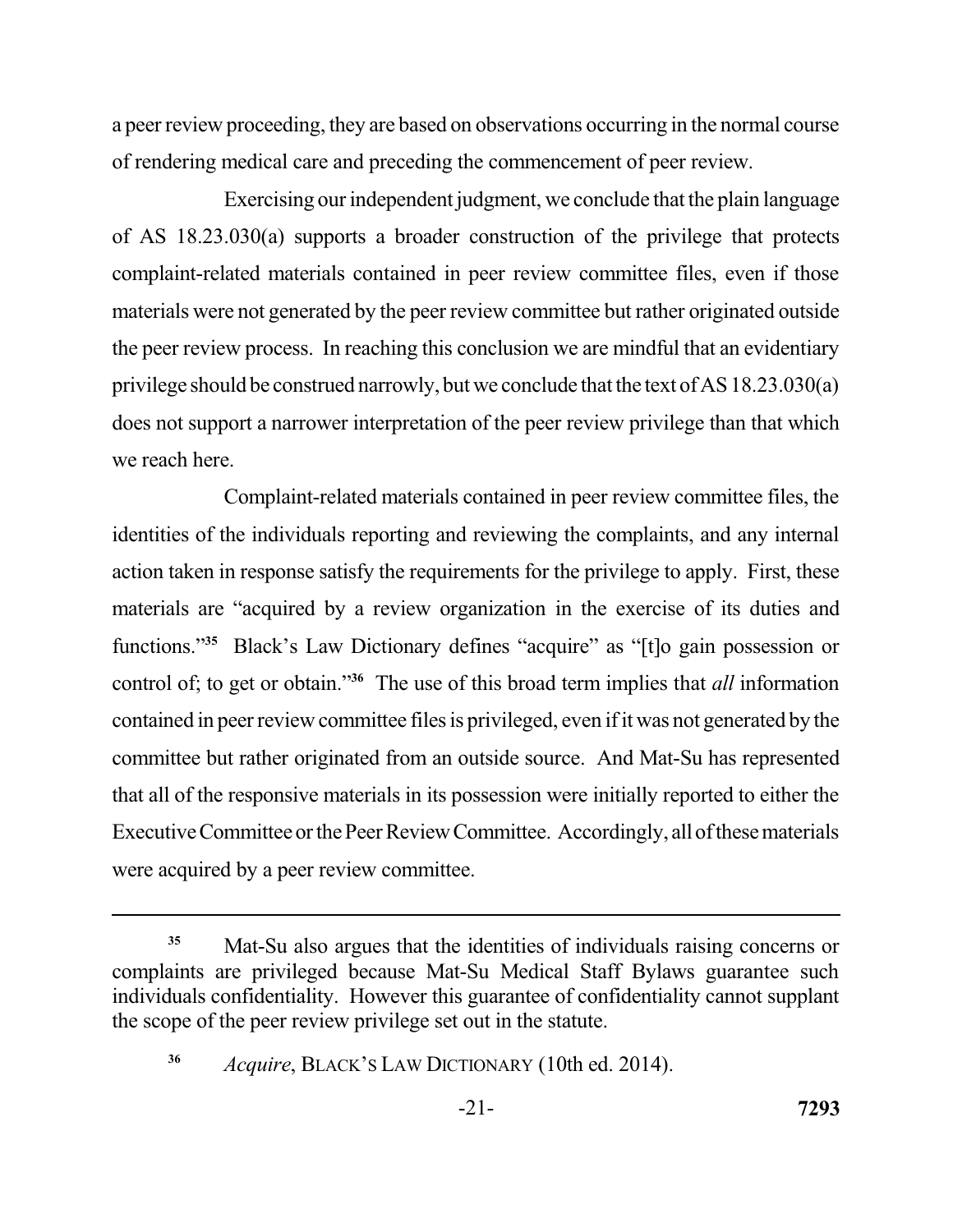Moreover, this acquisition was "in the exercise of [the committees'] duties and functions." One statutorily defined duty and function of a review organization is "evaluating and improving the quality of health care rendered" in the hospital.**<sup>37</sup>**Mat-Su employees are instructed to report concerns or complaints about medical staff members to the Executive Committee when the information implicates patient safety or patient care, and the Executive Committee and the Peer Review Committee are both tasked with maintaining the quality of patient care within Mat-Su. Thus when such complaints are is at least in part for the purpose of maintaining the quality of patient care. reported to and reviewed by the Peer Review Committee and Executive Committee, it

Likewise, complaints and concerns directed to Dr. Naylor are also protected as information acquired by a review organization. Dr. Naylor is the president of the Executive Committee and testified in his deposition that such complaints are the initial step in the peer review process and initiate that process. Moreover, the Mat-Su Medical Staff Bylaws provide that "[a]ny person" can report to a medical staff member "information . . . about the conduct, performance, or competence" of a medical staff member, and indicate that such reports are the first step in the Executive Committee peer review process. The president of the Executive Committee then reviews the information and can elect to initiate "an investigation or action" against the medical staff member. Accordingly, complaints about Dr. Zwiacher that Dr. Naylor received from other Mat-Su employees and medical staff members are "information acquired by a review organization in the exercise of its duties and functions" because receipt of such information is the preliminary step in commencing the peer review process.**<sup>38</sup>**

 **<sup>37</sup>***See* AS 18.23.070(5) (defining "review organization").

 **<sup>38</sup>**The record contains sufficient information about Dr. Naylor's role in relation to the peer review committees for us to reach this conclusion. However, there (continued...)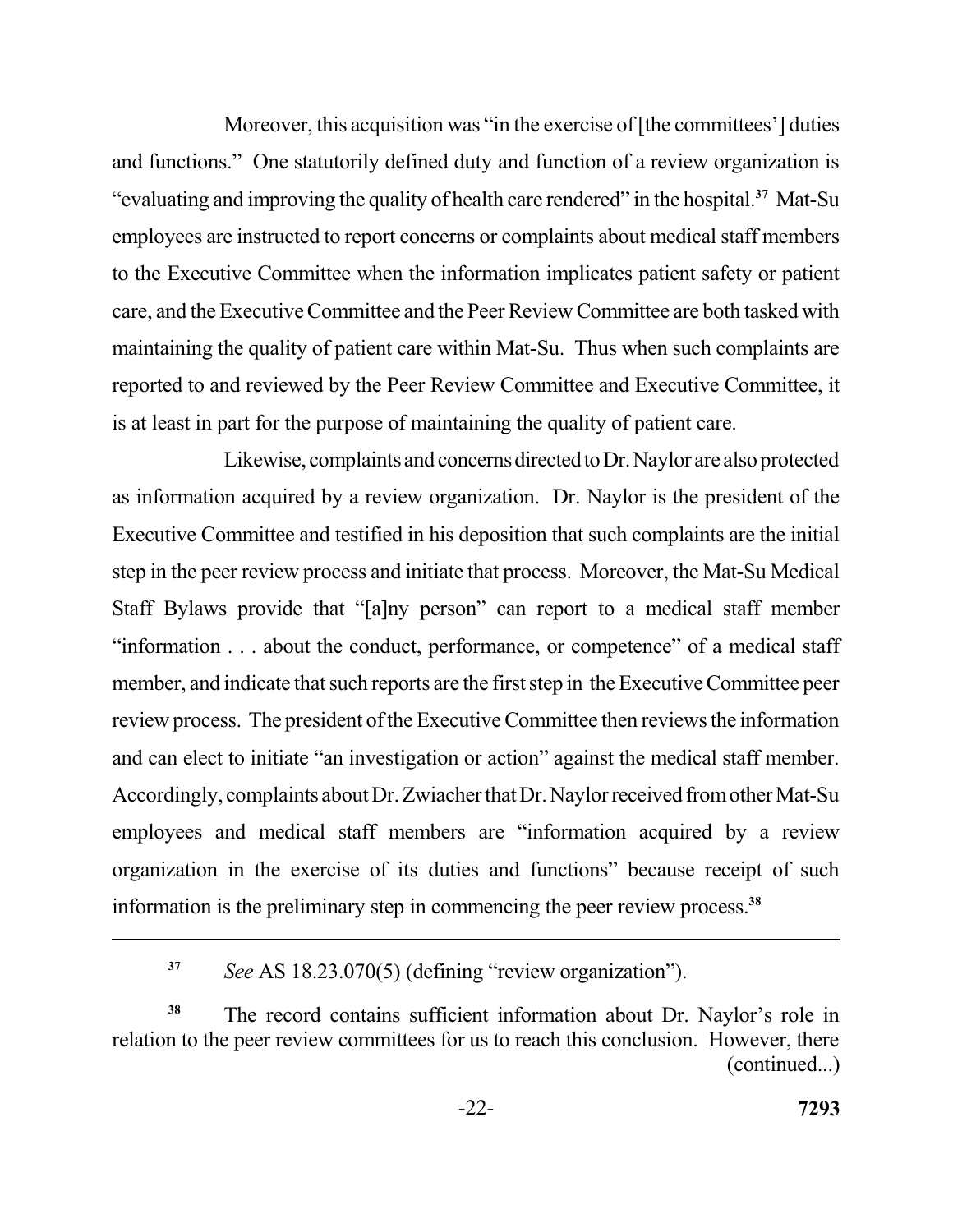Brandt and the Estate counter that Mat-Su must nevertheless provide the materials they seek because the privilege specifically excludes from protection "[i]nformation, documents, or records otherwise available from original sources" or matters within an individual's "person[al] knowledge," even if those materials were presented during or were the subject of testimony at review organization proceedings.**<sup>39</sup>** However, this argument views the limitation on the privilege in a vacuum, without regard for the broad privilege outlined in the plain text of the preceding two sentences.**<sup>40</sup>** The first sentence prohibits a review organization from revealing the information and data it the limitation in the third sentence in conjunction with the broad protection in these first acquires; the second sentence protects a review organization's deliberations. Reading

**<sup>38</sup>**(...continued)

**<sup>39</sup>**AS 18.23.030(a).

 **<sup>40</sup>***See Alaska Airlines, Inc. v. Darrow*, 403 P.3d 1116, 1127 (Alaska 2017) ("[W]hen construing a statute, 'we must, whenever possible, interpret each part . . . with every other part . . . , so as to create a harmonious whole.' " (quoting *State, Dep't of*  Commerce, Cmty. & Econ. Dev., Div. of Ins. v. Progressive Cas. Ins. Co., 165 P.3d 624, 629 (Alaska 2007))).

 is a paucity of information in the record about the role that other members of the medical staff may play on the peer review committees and in the peer review process. Therefore, based on this record, we cannot determine whether the privilege extends to complaints directed to other members of the medical staff or the peer review committees. There is also not sufficient information regarding administrator Joan Brodie's role to allow us to determine whether complaints directed to her are privileged. But we note that to the extent Brodie has observed personally Dr. Zwiacher's conduct, these personal observations are not privileged, contrary to her assertions at her deposition. We leave it to the superior court to determine on remand whether other individuals may be required to divulge information relating to complaints about Dr. Zwiacher that were reported to them. In making these determinations the superior court must apply the analytical approach and must be guided by the policy considerations that we set forth in this opinion.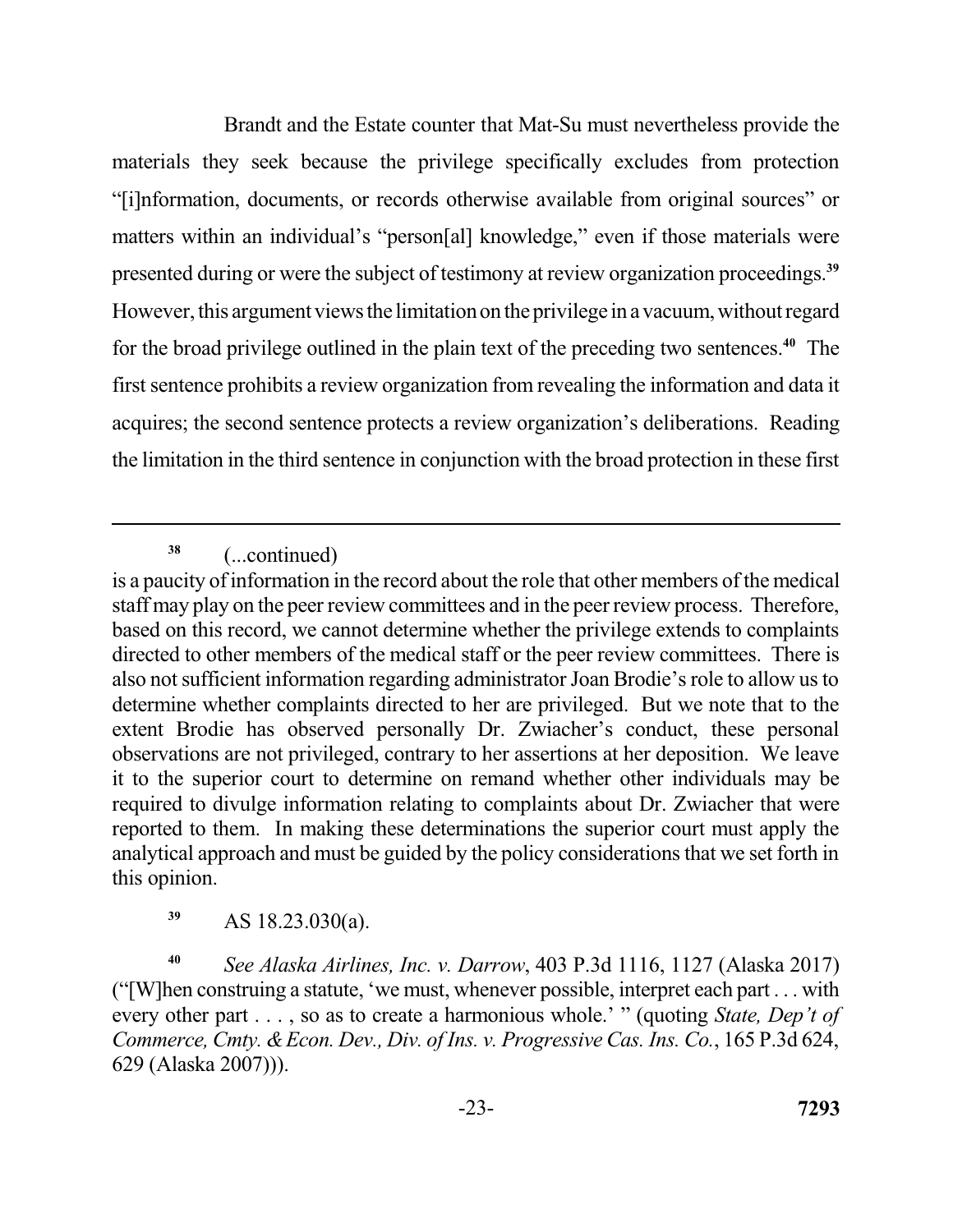two sentences suggests that the limitation permits a litigant to obtain the original information or personal knowledge only from outside sources. In other words, it limits the avenue of discovering this information to the original source or the individual with committee member to be compelled to disclose such original source information would eviscerate the peer review privilege's protection for all data and information acquired by the committee and for the committee's deliberations. It would also render meaningless the limitation's requirement that the materials be "otherwise available" from other sources. Therefore, this limitation does not require the peer review committees or Dr. Naylor to divulge any materials related to concerns or complaints about Dr. Zwiacher, even if the materials were obtained from an original source outside the peer review process. personal knowledge. A contrary interpretation allowing a peer review committee or a

 Other jurisdictions with peer review statutes like AS 18.23.030 have similarly construed the privilege so that materials may be obtained only from the original source. For example, Minnesota's peer review statute contains a limitation allowing discovery of original source materials, which is worded nearly identically to Alaska's limitation.**<sup>41</sup>**The Minnesota Court of Appeals rejected the argument that this limitation

 Information, documents or records otherwise available from in any civil action merely because they were presented during proceedings of a review organization, nor shall any person who testified before a review organization or who is a member of it be prevented from testifying as to matters within the person's knowledge, but a witness cannot be asked about the witness' testimony before a review organization or opinions formed by the witness as a result of its hearings. original sources shall not be immune from discovery or use

(continued...)

<sup>&</sup>lt;sup>41</sup> The Minnesota limitation provides: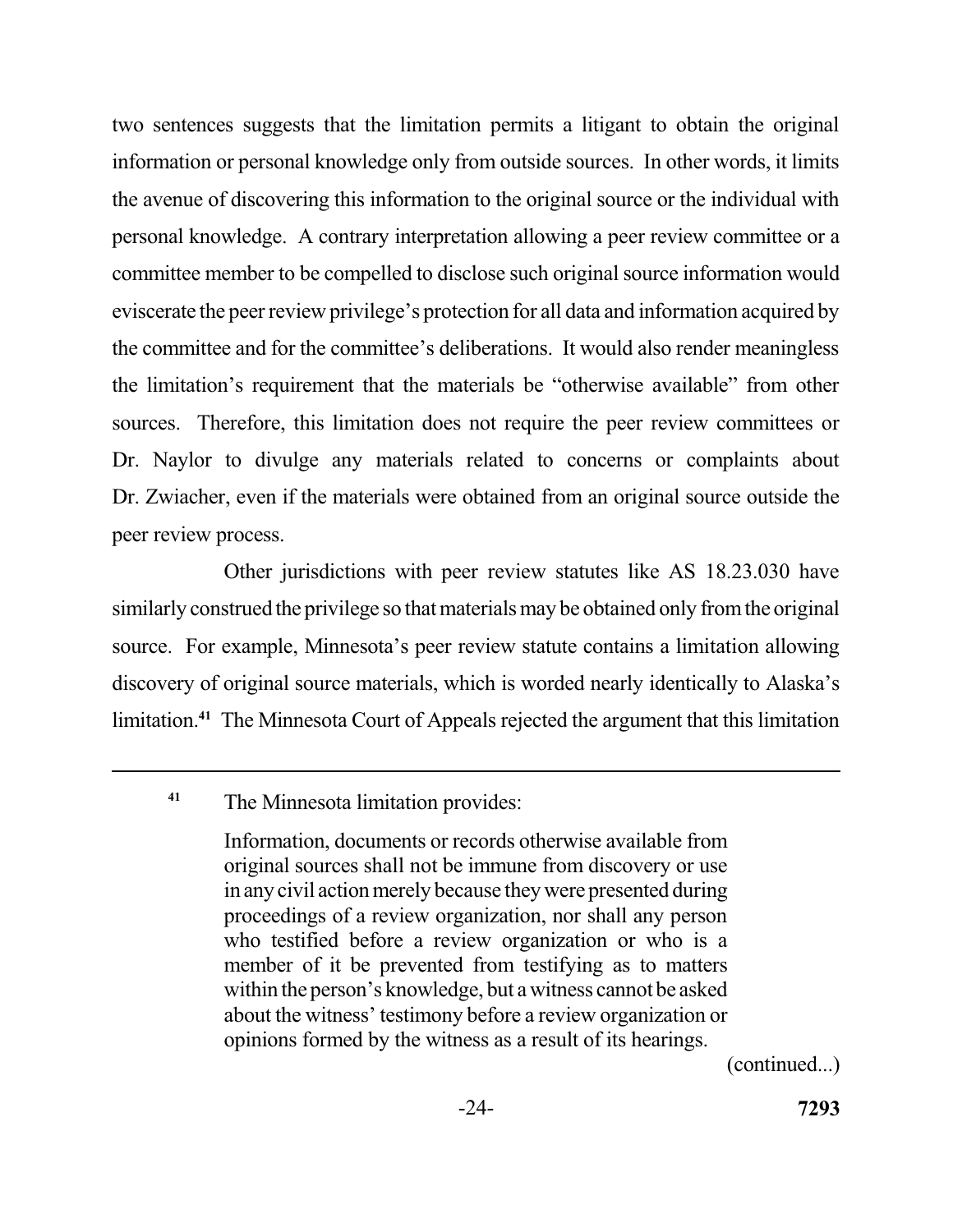required a review organization to divulge documents it had acquired from original sources.**<sup>42</sup>**Instead, the Minnesota court interpreted the limitation to allow discovery only from the original sources, not the peer review committee.<sup>43</sup> Similarly, the Minnesota Supreme Court — in concluding its peer review statute did not preclude a common law claim for negligent credentialing — suggested that the statute prevented a party from obtaining information directly from a review organization.**<sup>44</sup>**The court noted that Minnesota's peer review statute "preclude[d] the discovery of what evidence was actually obtained by the [peer review organization] in the credentialing process,"**<sup>45</sup>** indicating that the original source limitation does not require the organization to divulge such evidence, even if it was obtained from outside sources.

 South Carolina's original source limitation is also worded very similarly to that of Alaska's peer review statute.**<sup>46</sup>**The South Carolina Supreme Court has likewise

 Minn. Stat. § 145.64(1) (2017). **<sup>41</sup>**(...continued)

 **<sup>42</sup>***In re Fairview-Univ. Med. Ctr*., 590 N.W.2d 150, 154 (Minn. App. 1999).

 **<sup>43</sup>***Id.* ("[D]ocuments available from other sources remain discoverable from other sources.").

 **<sup>44</sup>***Larson v. Wasemiller*, 738 N.W.2d 300, 302, 310 (Minn. 2007).

**<sup>45</sup>***Id.* at 310.

<sup>46</sup> South Carolina's limitation provides:

 Information, documents, or records which are otherwise available from original sources are not immune from discovery or use in a civil action merely because they were presented during the committee proceedings, nor shall any complainant or witness before the committee be prevented from testifying in a civil action as to matters of which he has

(continued...)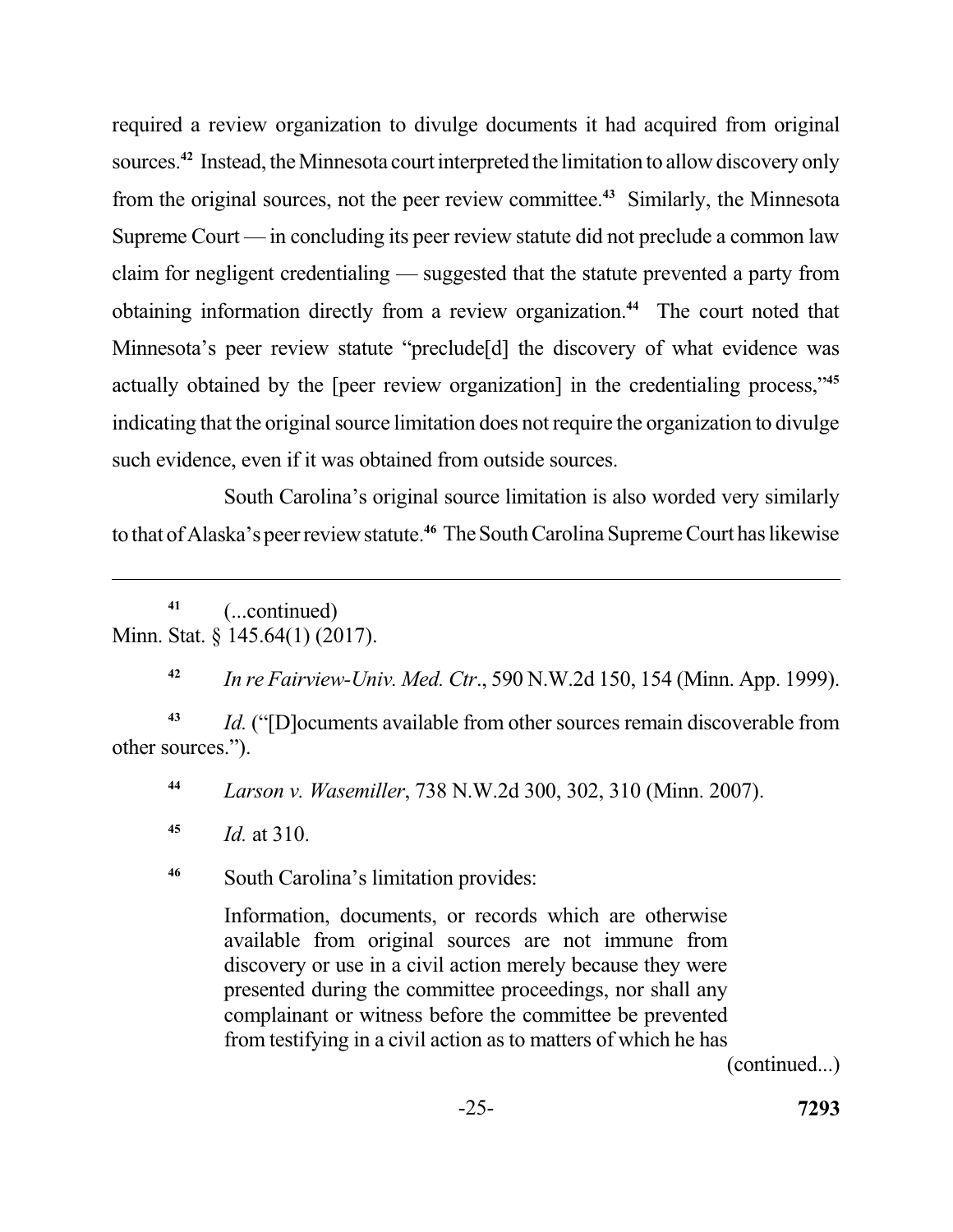rejected a litigant's attempt to access original source documents directly from the peer review committee.**<sup>47</sup>**The court reasoned that the original source limitation meant that information "available from a source other than the committee does not become privileged simply by being acquired by the review committee."**<sup>48</sup>**But a plaintiff seeking such information "cannot obtain [it] . . . directly from the [peer review] committee" and instead must obtain it "from alternative sources."**<sup>49</sup>**

 These cases from jurisdictions with similar peer review statutes bolster our interpretation of the original source limitation in Alaska's peer review statute. We interpret this limitation to permit discovery of original source information only from the original source or the individual with personal knowledge. The limitation does not require a peer review committee or its members to disclose these materials. Accordingly it does not compel Mat-Su's peer review committees to disclose complaints reported to them relating to Dr. Zwiacher, the identities of the individuals reporting or reviewing privilege does not extend to an individual's personal observations and knowledge those complaints, or any internal actions taken in response. We note however that the

 knowledge apart from the committee proceedings or revealing such matters to third persons. **46** (...continued)

S.C. Code Ann. § 40-71-20(A) (2018).

 **<sup>47</sup>***McGee v. Bruce Hosp. Sys.*, 439 S.E.2d 257, 260 (S.C. 1993).

**<sup>48</sup>***Id.* 

 **<sup>49</sup>***Id.*; *see also Prince v. Beaufort Mem'l Hosp.*, 709 S.E.2d 122, 128 (S.C. App. 2011) ("To the extent the [peer review committee] obtained documents from other sources during the course of its investigation, [the plaintiff] may seek copies of those documents from the original sources but not from the [peer review committee] file.").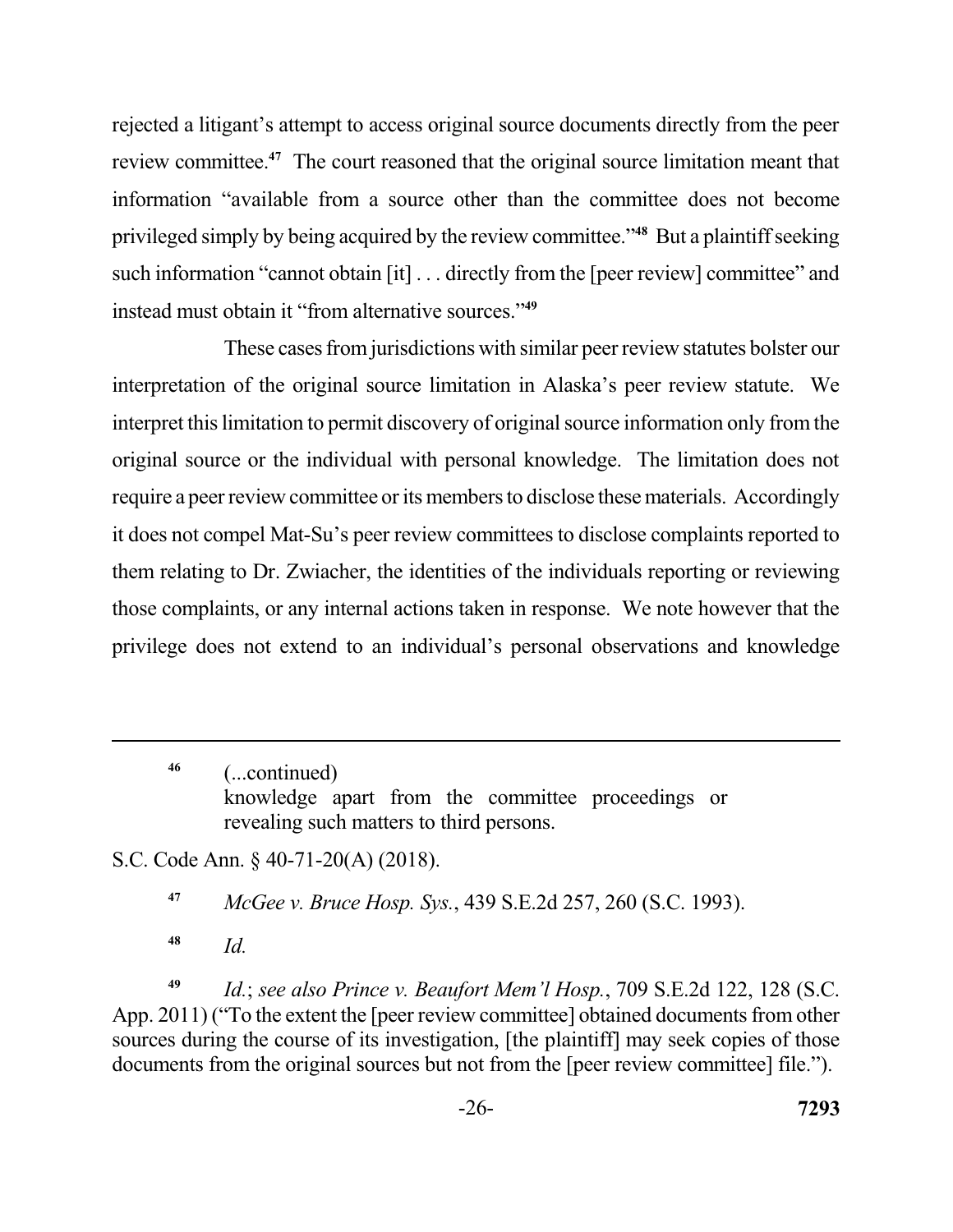derived outside the peer review process even if the individual serves on a review organization or the information relates to a matter under review.

 Having established the scope of the peer review privilege outlined in AS 18.23.030(a), we now reverse in part the superior court's June 2015 discovery order in *Bolinder*. We affirm the portion of the order requiring Mat-Su medical staff to answer questions based on their personal knowledge. However, the Estate may not ask questions about staff knowledge of review proceedings. We reverse the portion of the order compelling Mat-Su to provide peer review materials about complaints or concerns regarding Dr. Zwiacher's conduct. To the extent that responsive materials are contained in peer review committee files, the Estate may not obtain such information from Mat-Su even if the materials originated from outside knowledge or were generated based on personal knowledge.

 We also reverse the superior court's order in *Brandt* compelling Mat-Su to respond to Brandt's request for production 2 and interrogatories 3 and 10. Each of these three discovery requests similarly seek privileged information regarding complaints about Dr. Zwiacher, the identity of individuals reporting and reviewing the complaints, documents relating to those complaints, and actions taken in response to the complaints. To the extent all responsive materials and information are contained in peer review committee files, this information is privileged. Brandt may nevertheless attempt to obtain this information from original sources outside the peer review process or from individuals with personal knowledge of Dr. Zwiacher's conduct.

## **C. The False Information Exception In AS 18.23.030(b) Does Not Permit Discovery Of Information Regarding Dr. Zwiacher's Application For Medical Staff Membership Because It Applies To Actions For Which The Submission Of False Information Is An Element.**

 Alaska Statute 18.23.030(b) provides two exceptions to the peer review privilege outlined in subsection (a). In full, subsection (b) provides: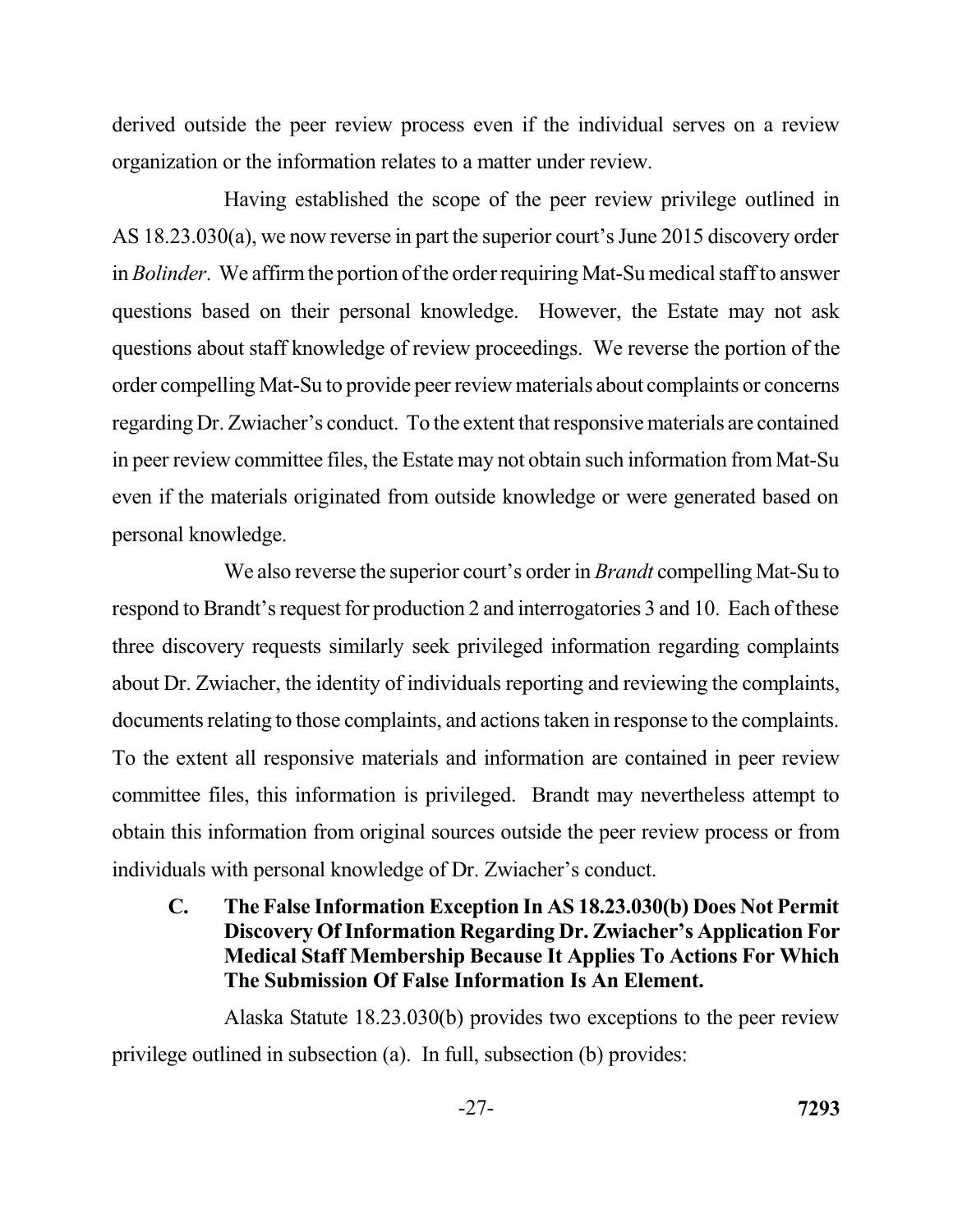Testimony, documents, proceedings, records, and other evidence adduced before a review organization that are otherwise inaccessible under this section may be obtained *by a health care provider who claims that denial is unreasonable* or may be obtained under subpoena or discovery proceedings brought *by a plaintiff who claims* that information provided to a review organization was false and claims that the person providing the information knew or had reason to know the information was false.[**50**]

 The parties appear to agree that the first exception — which grants a "health care provider" access to materials otherwise privileged under subsection (a) when the provider "claims that denial is unreasonable"**<sup>51</sup>**— does not apply. But the parties disagree whether the second exception, the false information exception, applies. Under this exception, "a plaintiff who claims that information provided to a review organization was false and claims that the person providing the information knew or had reason to know the information was false" may obtain, by subpoena or discovery proceedings, evidence otherwise privileged under subsection (a).**<sup>52</sup>**

 The Estate and Brandt argue that the false information exception applies to exclude from the privilege all materials related to the decision to grant, renew, suspend, or revoke Dr. Zwiacher's medical staff membership at Mat-Su and the identities of the individuals involved in the decisions.**<sup>53</sup>** They argue that the exception applies to these

 **<sup>51</sup>***Id.* As relevant here a "health care provider" includes "a physician licensed under AS 08.64," "a hospital as defined in AS 47.23.900," and "an employee of a health care provider acting within the course and scope of employment." AS 18.23.070(3).

**<sup>52</sup>**AS 18.23.030(b).

 **<sup>53</sup>**The Estate and Brandt also contend that a contrary construction of AS 18.23.030(b) would conflict with our previous 2013 order in *Bolinder*. But we (continued...)

 **<sup>50</sup>**AS 18.23.030(b) (emphases added).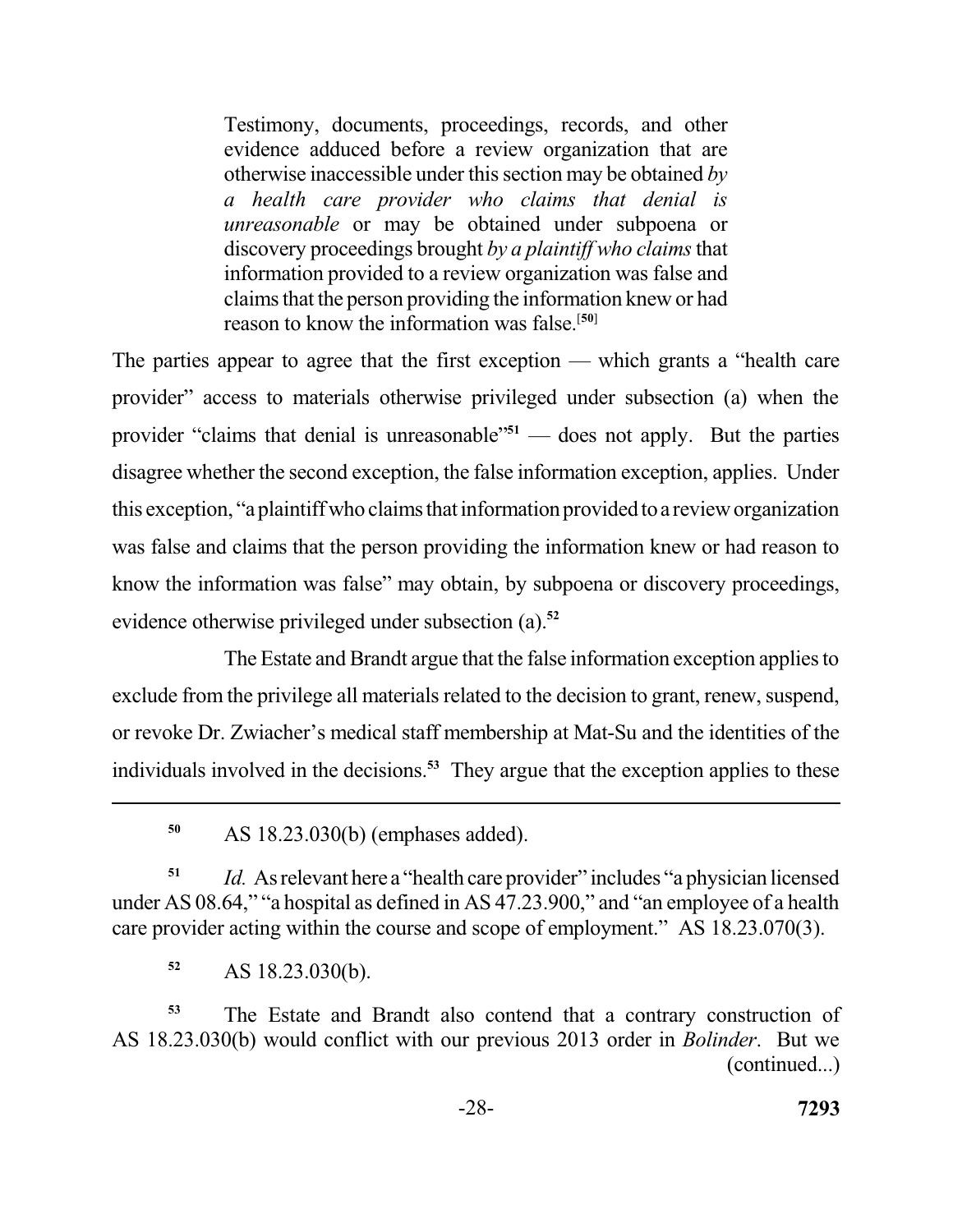materials because the Estate and Brandt each allege that Dr. Zwiacher knowingly included false information in his initial application for medical staff membership.<sup>54</sup> But we conclude that this interpretation of the false information exception is too broad. The false information exception applies to plaintiffs bringing claims for which the submission of false information is an element. Since none of the claims at issue contain the submission of false information as an element, neither the Estate nor Brandt qualifies as a plaintiff within the meaning of the false information exception.

 We base our interpretation of the false information exception on two aspects of the peer review statute. First, we must read the exceptions to the peer review privilege in subsection (b) *in pari materia* with other sections of the peer review statute. Under the *in pari materia* canon of statutory construction, we construe statutory provisions "enacted at the same time, or deal[ing] with the same subject matter" together.**<sup>55</sup>**The peer review privilege and its exceptions were enacted in 1976 as part of

**<sup>53</sup>**(...continued)

<sup>54</sup> In addition, in its first petition for review, the Estate argued that a committee considering an initial credentialing decision is not a "review organization" within the meaning of this exception to the peer review statute because it does not serve one of the statutorily defined functions of such an organization. Neither the Estate nor Brandt renews this argument in this appeal. Because Mat-Su has already provided the initial credentialing file to both the Estate and Brandt, this argument is moot, and we do not consider whether such a committee qualifies as a review organization.

 **<sup>55</sup>***Bullock v. State, Dep't of Cmty. & Reg'l Affairs*, 19 P.3d 1209, 1214-15 (Alaska 2001) (quoting *Underwater Constr., Inc. v. Shirley*, 884 P.2d 150, 155 (Alaska (continued...)

 limited that order to that interlocutory appeal and explicitly refrained from deciding how the exception "should be interpreted or how it may apply in future cases." *Bolinder*  Order*, supra* note 8. And this opinion does not alter our limited 2013 order. That order required Mat-Su to release Dr. Zwiacher's application for hospital privileges to the Estate, but nothing more. *Id.* Mat-Su has complied with that order.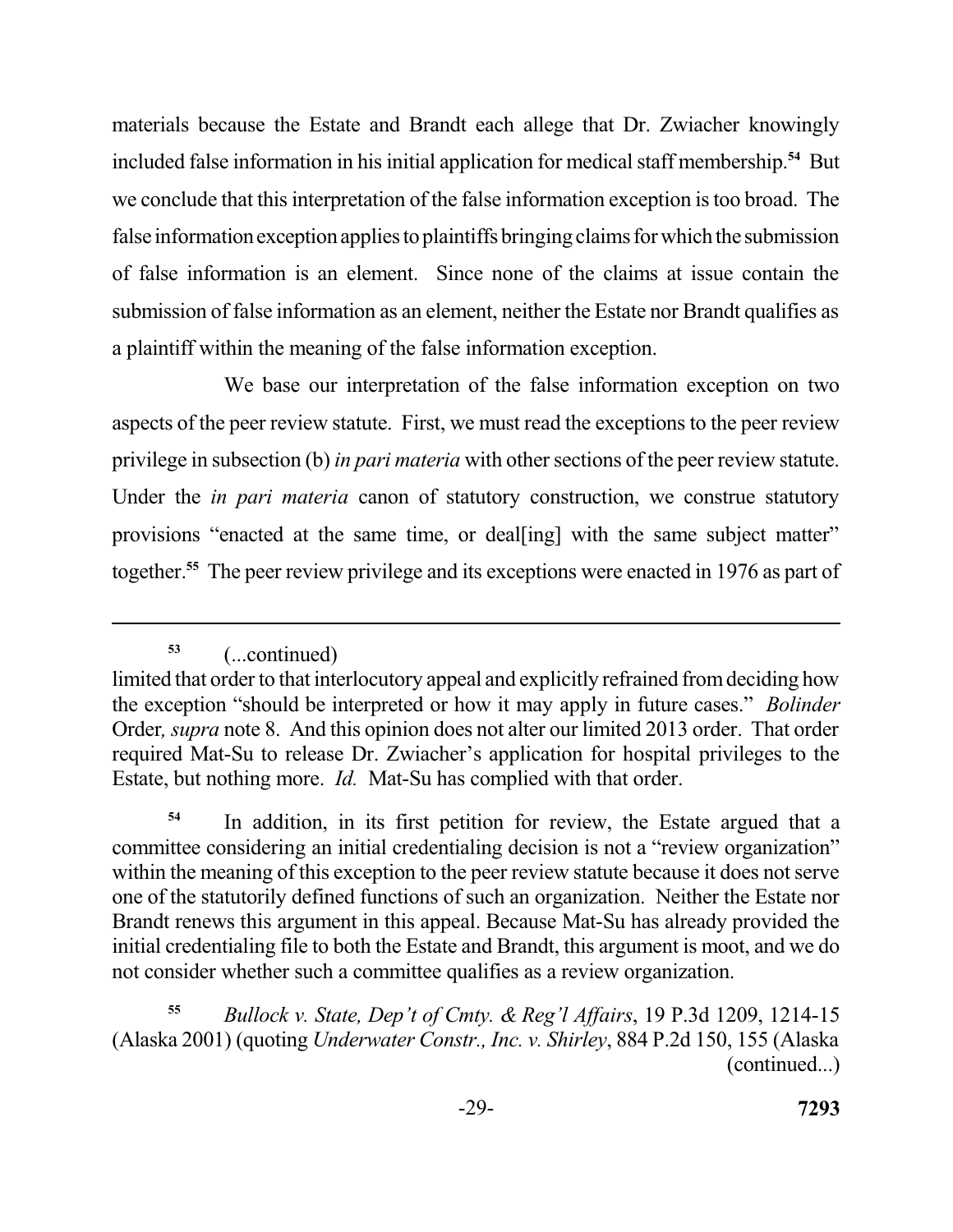a comprehensive medical malpractice insurance bill.<sup>56</sup> Another provision of the statute, AS 18.23.010, contains similar language to that of the false information exception in AS 18.23.030(b). Alaska Statute 18.23.010(a) limits when an informant to a review organization can be held liable for defamation and similar actions: "A person providing information to a review organization is not subject to action for damages or other relief by reason of having furnished that information *unless the information is false* and *the person providing the information knew or had reason to know* the information was false."**<sup>57</sup>**This language tracks the language of the false information exception.

 Another provision, AS 18.23.020, limits liability for members of a review organization. It provides that members are shielded fromliability arising fromthe action or recommendation of a review organization as long as they acted based on "the reasonable belief that the action or recommendation is warranted by facts known to the person or to the review organization" and took "reasonable efforts to ascertain the facts exception was intended to permit discovery in cases where submission of false information is a required element. upon which the review organization's action or recommendation is made."**<sup>58</sup>** Reading these provisions of the peer review statute together suggests that the false information

 Second, the legislative history of the peer review statute also supports this limitation on the scope of the false information exception. The legislative history of the medical malpractice insurance bill as a whole repeatedly emphasizes the legislature's

1994)).

- 
- **<sup>56</sup>***See* Ch. 102, § 40, SLA 1976.
- **<sup>57</sup>**AS 18.23.010(a) (emphases added).
- **<sup>58</sup>**AS 18.23.020.

**<sup>55</sup>**(...continued)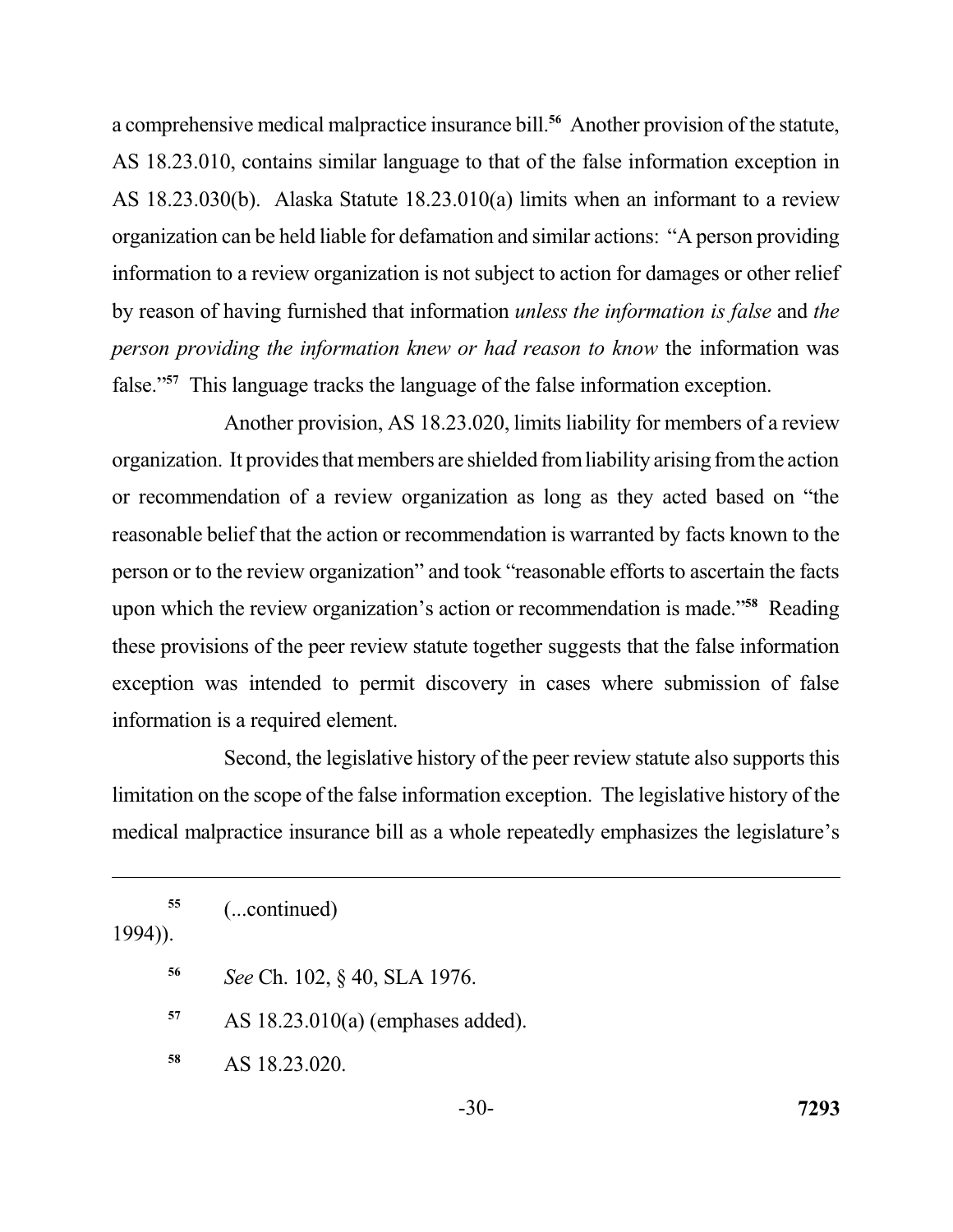concern with the dual goals of (1) increasing the availability of affordable medical malpractice insurance and (2) protecting those who furnish information to review organizations from defamation suits. The most detailed piece of legislative history comes from a 1975 report and a supplemental report issued by a committee convened by the governor to study the malpractice insurance crisis in Alaska.<sup>59</sup> The report recommended reforms that ultimately led to the comprehensive medical malpractice insurance bill that included AS 18.23.

 The report recognized that the dual goals were intertwined — to decrease the cost and increase the availability of malpractice insurance, there needed to be a culture of self-policing in the medical profession.**<sup>60</sup>**However, fears of defamation suits impeded establishing such a culture: "[M]edical practitioners [were] reluctant to divulge information concerning observed negligence or misconduct for fear the practitioner involved w[ould] bring an action for defamation," and, as a result, "more information [was] available from health care providers than [was] . . . made available to the licensing boards."**<sup>61</sup>**To address these fears, the committee recommended that individuals who provided information to a peer review committee should have immunity from defamation

 **<sup>59</sup>**MALPRACTICE COMMISSION REPORT, *supra* note 5; *See* STATE OF ALASKA, REPORT OF THE GOVERNOR'S MEDICAL MALPRACTICE INSURANCE COMMISSION,  $S$  U P P L E M E N T a t c r o s s - r e f e r e n c e t b  $1.$ ,  $(1975)$ , http://archives2.legis.state.ak.us/PublicImageServer.cgi?lib/7500370REPORT%20OF %20THE%20GOVERNOR%27S%20MEDICAL%20MALPRACTICE%20INSURA NCE%20COMMISSION,%20SUPPLEMENT.pdf.

 **<sup>60</sup>**MALPRACTICE COMMISSION REPORT, *supra* note 5, at 48.

 **<sup>61</sup>***Id.* at 50.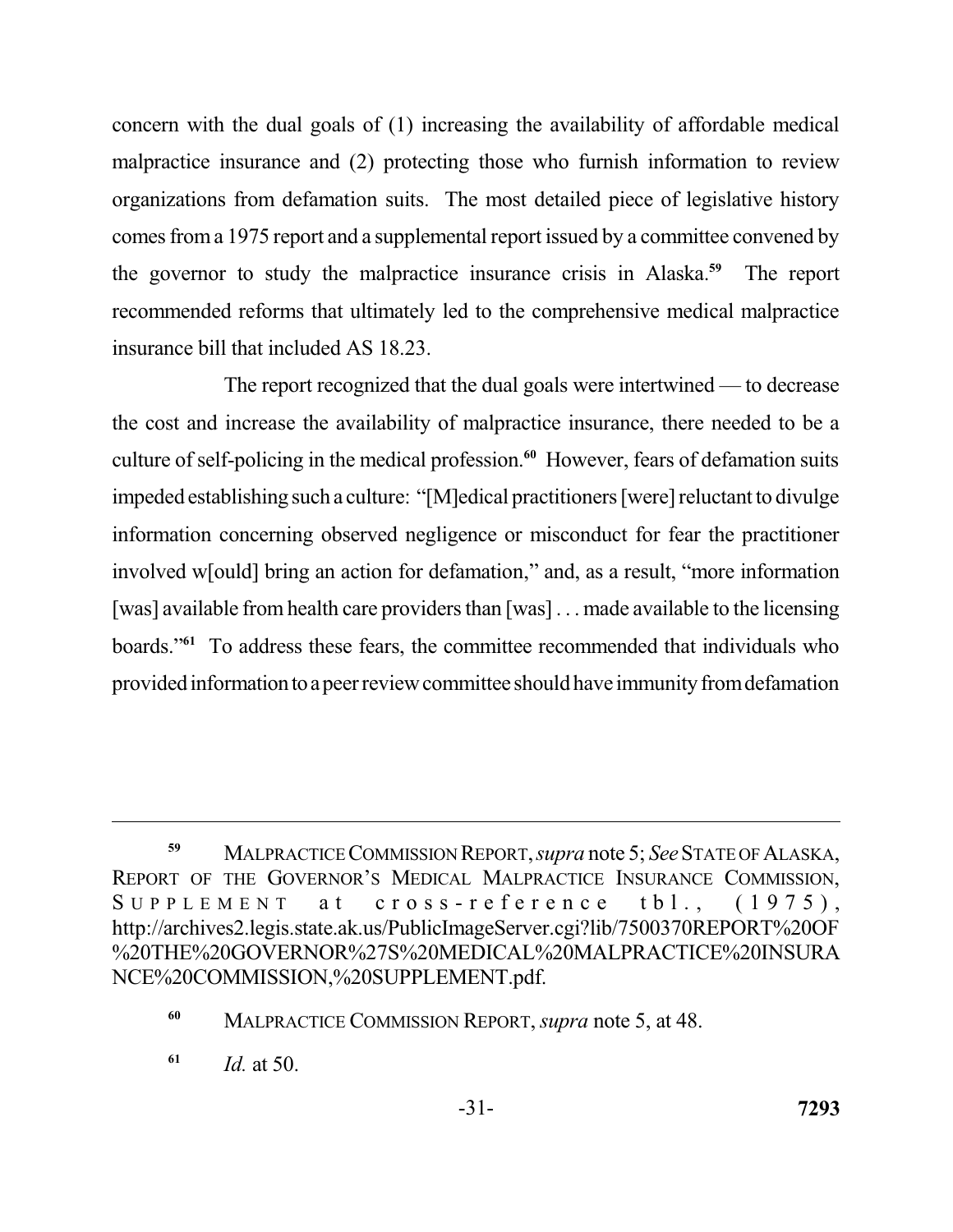actions.**<sup>62</sup>**This was the committee's only recommendation specific to what ultimately became AS 18.23.

 Other relevant pieces of legislative history also emphasize limiting defamation liability for those who participate in and provide information to review organizations. At the same time, these materials fail to mention any exception to the peer review privilege. A sectional analysis of the medical malpractice insurance bill performed by one of the bill's sponsors includes a brief description of the portion of the bill that ultimately became AS 18.23. The description simply states that the peer review statute "[l]imits liability for persons providing information to a review organization and for members of a review organization" and "[p]rovides that records of a review organization are immune from discovery in a suit."<sup>63</sup> Similarly, a comparison of the House and Senate versions of the medical malpractice insurance bill prepared by the Legislative Affairs Agency mentions the portion that became AS 18.23 only in the context of limiting defamation liability.**<sup>64</sup>**

 The legislative history's emphasis on limiting defamation liability and decreasing the cost of malpractice insurance — coupled with its silence with regard to any exception to the peer review privilege — counsels in favor of construing any exception to the privilege narrowly. Although the legislative history of the medical malpractice insurance bill admittedly contains little information specific to the peer review privilege or its exceptions, we conclude that the broad aims of the bill that we

**<sup>62</sup>***Id.* 

<sup>&</sup>lt;sup>63</sup>Representative Ted Smith, Summary of Medical Malpractice Insurance Bill CSHB 574, 9th Leg., 2d Sess. at 2, Alaska Leg. (May 20, 1976).

 **<sup>64</sup>**Legislative Affairs Agency, Medical Malpractice Bills in Free Conference Committee, 9th Leg., 2d Sess. at 2, Alaska Leg. (undated).